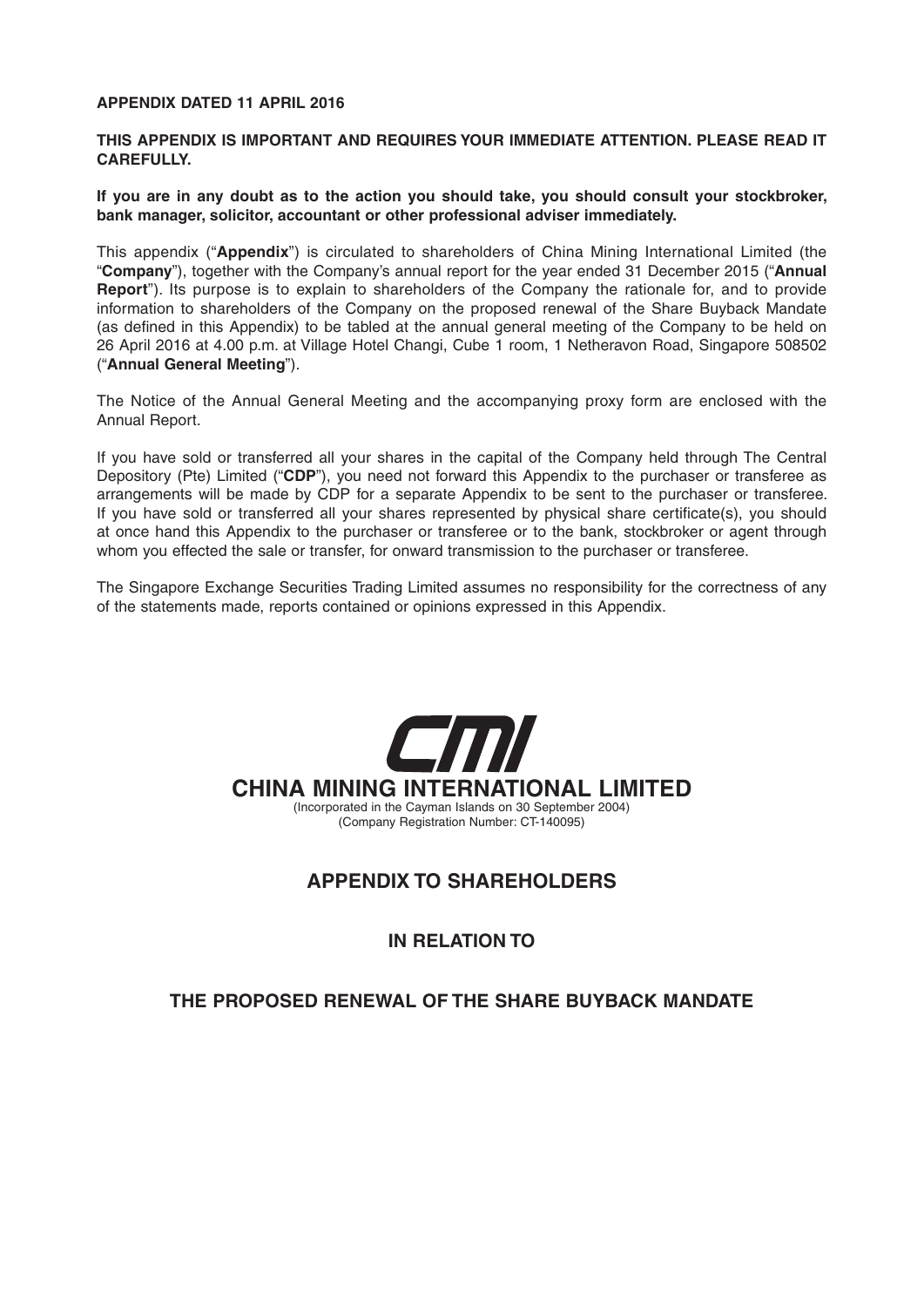# **TABLE OF CONTENTS**

|     |                                                             | 3  |
|-----|-------------------------------------------------------------|----|
|     |                                                             | 5  |
| 1.  |                                                             | 5  |
| 2.  |                                                             | 5  |
| 3.  |                                                             | 6  |
| 4.  | STATUS OF PURCHASED SHARES UNDER THE SHARE BUYBACK MANDATE  | 8  |
| 5.  |                                                             | 9  |
| 6.  |                                                             | 10 |
| 7.  |                                                             | 15 |
| 8.  |                                                             | 15 |
| 9.  |                                                             | 16 |
| 10. | APPLICATION OF THE SINGAPORE CODE ON TAKE-OVERS AND MERGERS | 17 |
| 11. |                                                             | 19 |
| 12. | SHARES PURCHASED BY THE COMPANY IN THE PREVIOUS 12 MONTHS   | 20 |
| 13. |                                                             | 20 |
| 14. |                                                             | 20 |
| 15. |                                                             | 20 |
| 16. |                                                             | 20 |
| 17. |                                                             | 21 |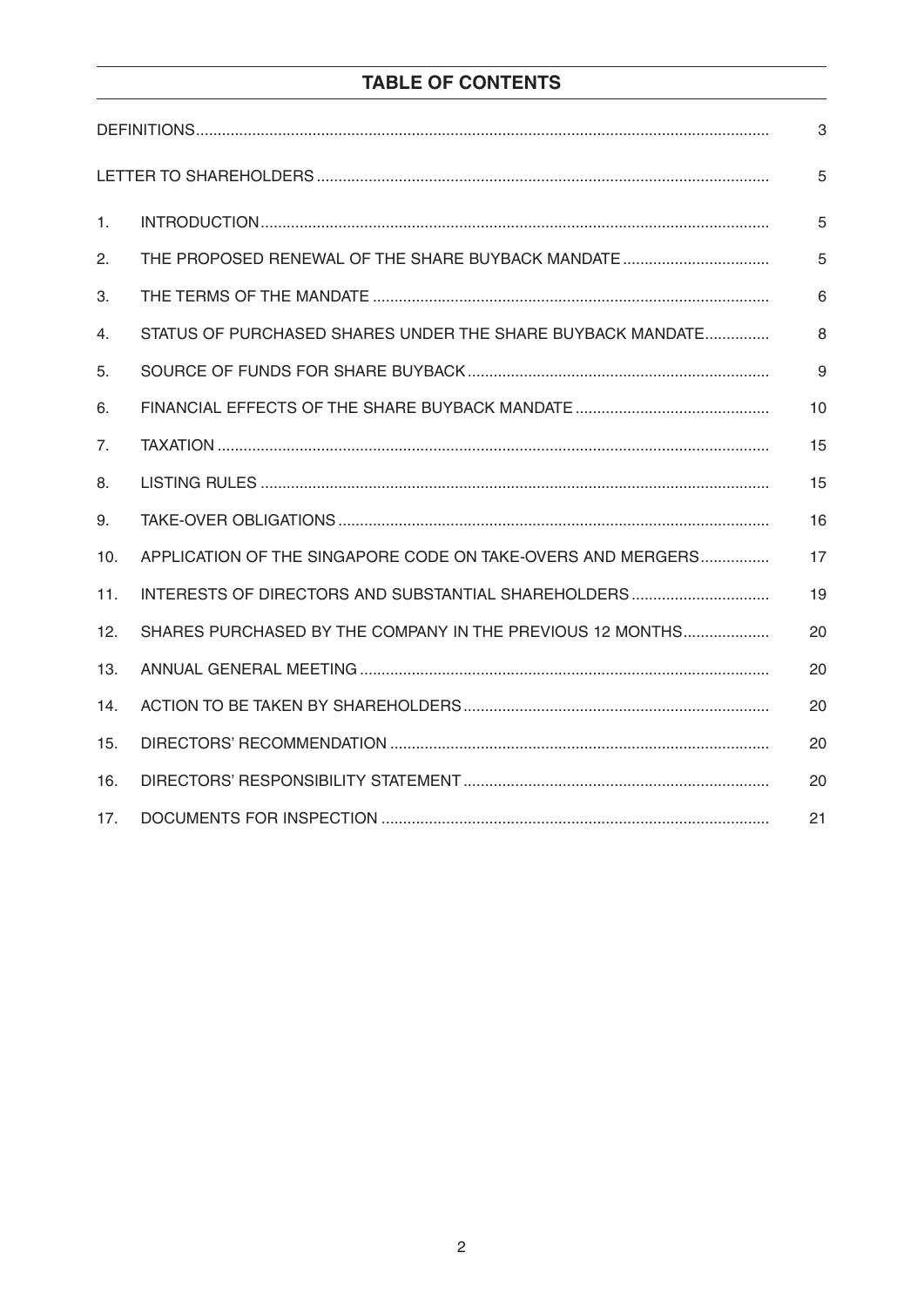# **DEFINITIONS**

In this Appendix, the following definitions apply throughout unless otherwise stated:

| <i>"2016 AGM"</i>                      |    | The annual general meeting of the Company to be convened and held<br>on 26 April 2016 at 4.00 p.m. at Village Hotel Changi, Cube 1 room, 1<br>Netheravon Road, Singapore 508502, notice of which is attached to<br>the Annual Report |
|----------------------------------------|----|--------------------------------------------------------------------------------------------------------------------------------------------------------------------------------------------------------------------------------------|
| "AGM"                                  | ÷. | An annual general meeting of the Company                                                                                                                                                                                             |
| "Annual Report"                        | ÷  | The annual report of the Company for the financial year ended 31<br>December 2015 dated 1 April 2016                                                                                                                                 |
| "Appendix"                             | ÷  | This appendix to the Annual Report as circulated to Shareholders<br>dated 11 April 2016                                                                                                                                              |
| "Articles"                             |    | Articles of association of the Company                                                                                                                                                                                               |
| "Board"                                | ÷  | The board of Directors of the Company for the time being                                                                                                                                                                             |
| "Cayman Companies Law"                 | ÷  | The Companies Law, Cap. 22 (Law 3 of 1961, as consolidated and<br>revised) of the Cayman Islands                                                                                                                                     |
| "CDP"                                  |    | The Central Depository (Pte) Limited                                                                                                                                                                                                 |
| "China Focus"                          |    | China Focus International Limited                                                                                                                                                                                                    |
| "Company"                              |    | China Mining International Limited                                                                                                                                                                                                   |
| "Directors"                            |    | The Directors of the Company as at the date of this Appendix                                                                                                                                                                         |
| "EPS"                                  |    | Earnings per Share                                                                                                                                                                                                                   |
| "Feng Li"                              | ÷  | Mdm Feng Li, the spouse of Mr Guo Yinghui                                                                                                                                                                                            |
| "FY"                                   |    | The financial year ended or ending December 31                                                                                                                                                                                       |
| "Group"                                |    | The Company and its subsidiaries                                                                                                                                                                                                     |
| "Guo Group"                            |    | Comprises Mr Guo Yinghui, Mdm Feng Li and China Focus                                                                                                                                                                                |
| "Latest Practicable Date"              |    | 17 March 2016, being the latest practicable date prior to the printing of<br>this Appendix                                                                                                                                           |
| "Listing Manual" or "Listing<br>Rules" | ÷  | The listing manual of the SGX-ST, or the rules contained therein, as<br>amended, modified or supplemented from time to time                                                                                                          |
| "Market Day"                           |    | A day on which the SGX-ST is open for trading in securities                                                                                                                                                                          |
| "Market Purchase"                      |    | Has the meaning ascribed to it in paragraph 3.3(a)                                                                                                                                                                                   |
| "MAS"                                  |    | Monetary Authority of Singapore                                                                                                                                                                                                      |
| "Memorandum"                           |    | Memorandum of association of the Company                                                                                                                                                                                             |
| "NTA"                                  |    | Net tangible assets                                                                                                                                                                                                                  |
| "Off-market Purchase"                  |    | Has the meaning ascribed to it in paragraph 3.3(b)                                                                                                                                                                                   |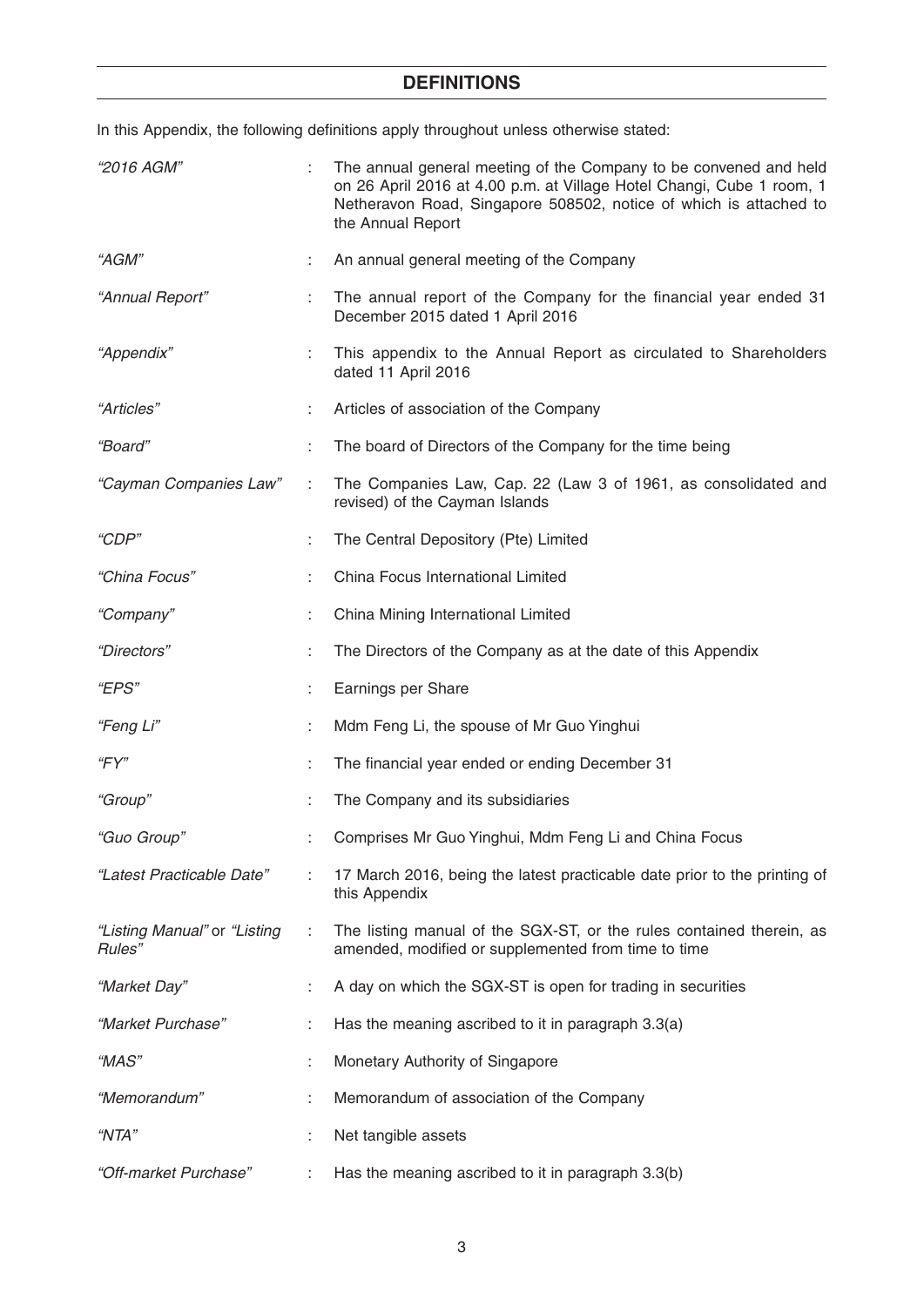# **DEFINITIONS**

| "Relevant Period"                    |    | The period commencing from the date of the passing of the resolution<br>to approve the renewal of the Share Buyback Mandate at the last<br>AGM of the Company and expiring on the date the next AGM of the<br>Company is held or is required by law or by the Articles to be held,<br>whichever is the earlier                               |
|--------------------------------------|----|----------------------------------------------------------------------------------------------------------------------------------------------------------------------------------------------------------------------------------------------------------------------------------------------------------------------------------------------|
| "Securities Account"                 | ÷. | A securities account maintained by a Depositor with CDP, but does not<br>include a securities account maintained with a Depository Agent                                                                                                                                                                                                     |
| <i>"SGX-ST"</i>                      |    | Singapore Exchange Securities Trading Limited                                                                                                                                                                                                                                                                                                |
| "Share Buyback Mandate"              | ÷  | A general mandate given by Shareholders to authorise the Directors<br>to purchase, on behalf of the Company, Shares in accordance with the<br>terms set out in the Appendix, the Cayman Companies Law, the Listing<br>Manual, the Memorandum and the Articles, and any other laws and<br>regulations as may for the time being be applicable |
| "Shareholders"                       |    | Registered holders of Shares                                                                                                                                                                                                                                                                                                                 |
| "Shares"                             |    | Ordinary shares in the capital of the Company                                                                                                                                                                                                                                                                                                |
| "SIC"                                |    | Securities Industry Council                                                                                                                                                                                                                                                                                                                  |
| "Substantial Shareholder"            |    | A Shareholder who has an interest in not less than five per cent (5%)<br>of the issued Shares                                                                                                                                                                                                                                                |
| "Take-over Code"                     | ÷  | The Singapore Code on Take-overs and Mergers, as amended,<br>modified or supplemented from time to time                                                                                                                                                                                                                                      |
| "S\$", "\$" and "Singapore<br>cents" | ÷  | Singapore dollar and cents, respectively                                                                                                                                                                                                                                                                                                     |
| "US\$"                               |    | <b>United States dollar</b>                                                                                                                                                                                                                                                                                                                  |
| 40/2"                                |    | Per centum or percentage                                                                                                                                                                                                                                                                                                                     |

The terms "*Depositors*", "*Depository*", "*Depository Agent*" and "*Depository Register*" shall have the meanings ascribed to them, respectively, in Section 81SF of the Securities and Futures Act (Chapter 289) of Singapore.

Words importing the singular shall, where applicable, include the plural and *vice versa* and words importing the masculine shall, where applicable, include the feminine and neuter gender and *vice versa.*  References to persons shall, where applicable, include corporations.

Any reference in this Appendix to any enactment is a reference to that enactment as for the time being amended or re-enacted.

Any reference to a time of day in this Appendix shall be a reference to Singapore time unless otherwise stated.

Any discrepancies in the tables included herein between the listed amounts and totals thereof are due to rounding.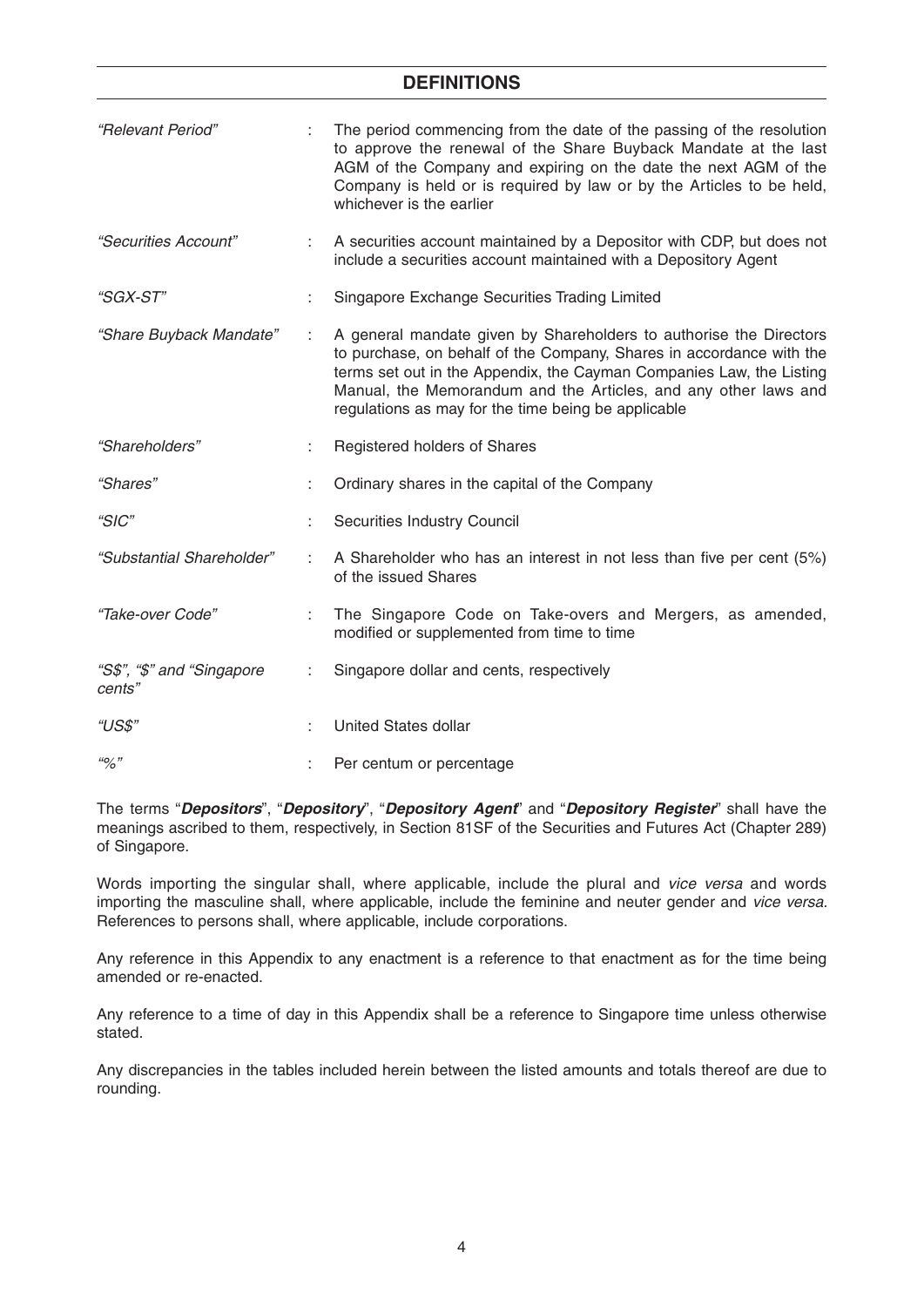# **LETTER TO SHAREHOLDERS**

# **CHINA MINING INTERNATIONAL LIMITED**

(Incorporated in the Cayman Islands on 30 September 2004) (Company Registration Number: CT-140095)

Mr Guo Yinghui (Executive Chairman) The offices of Codan Trust Mr Li Bin (CEO and Executive Director) Company (Cayman) Limited Ms Dong Lingling (Executive Director) and Cricket Square Cricket Square Mr Wang Fumin (Executive Director) and the matter of the Hutchins Drive Mr Lim Han Boon (Independent Director) example the example of P.O. Box 2681 Mr Ning Jincheng (Independent Director) Grand Cayman KY1-1111 Mr Chan Siew Wei (Independent Director) Cayman Islands

**Directors:** Registered Office:

11 April 2016

To: The Shareholders of the Company

Dear Sir/Madam,

# **THE PROPOSED RENEWAL OF THE SHARE BUYBACK MANDATE**

# **1. INTRODUCTION**

 The purpose of this Appendix is to provide Shareholders with information pertaining to the proposed renewal of the Share Buyback Mandate, and to seek Shareholders' approval in respect of the same at the 2016 AGM.

# **2. THE PROPOSED RENEWAL OF THE SHARE BUYBACK MANDATE**

# **2.1 Rationale**

 In managing the business of the Group, the Directors constantly seek to increase Shareholders' value by improving, *inter alia*, the return on equity of the Group. In addition to growth and expansion of the business, Share buybacks may be considered as one of the ways through which the return on equity of the Group may be enhanced.

The Share Buyback Mandate would provide the Company with the flexibility to purchase or acquire the Shares if and when circumstances permit, during the period when the Share Buyback Mandate is in force. It is an expedient, effective and cost-efficient way for the Company to return to its Shareholders surplus cash/funds over and above its ordinary capital requirements, if any, taking into account the Group's growth and expansion plans. In addition, the Share Buyback Mandate will allow the Company to have greater flexibility over, *inter alia*, the Company's share capital structure and its dividend policy.

 The Directors further believe that Share buybacks by the Company will help mitigate short-term market volatility, offset the effects of short-term speculation and bolster Shareholders' confidence. If and when circumstances permit, the Directors will decide whether to effect the Share buybacks via market purchases or off-market purchases, after taking into account the amount of surplus cash available, the prevailing market conditions and the most cost-effective and efficient approach. The Directors will only carry out Share buybacks as and when they consider it to be in the best interest of the Company. The Directors do not propose to carry out Share buybacks to an extent that would, or in circumstances that might, result in a material adverse effect on the liquidity, the orderly trading of the Shares and/or the financial position of the Group.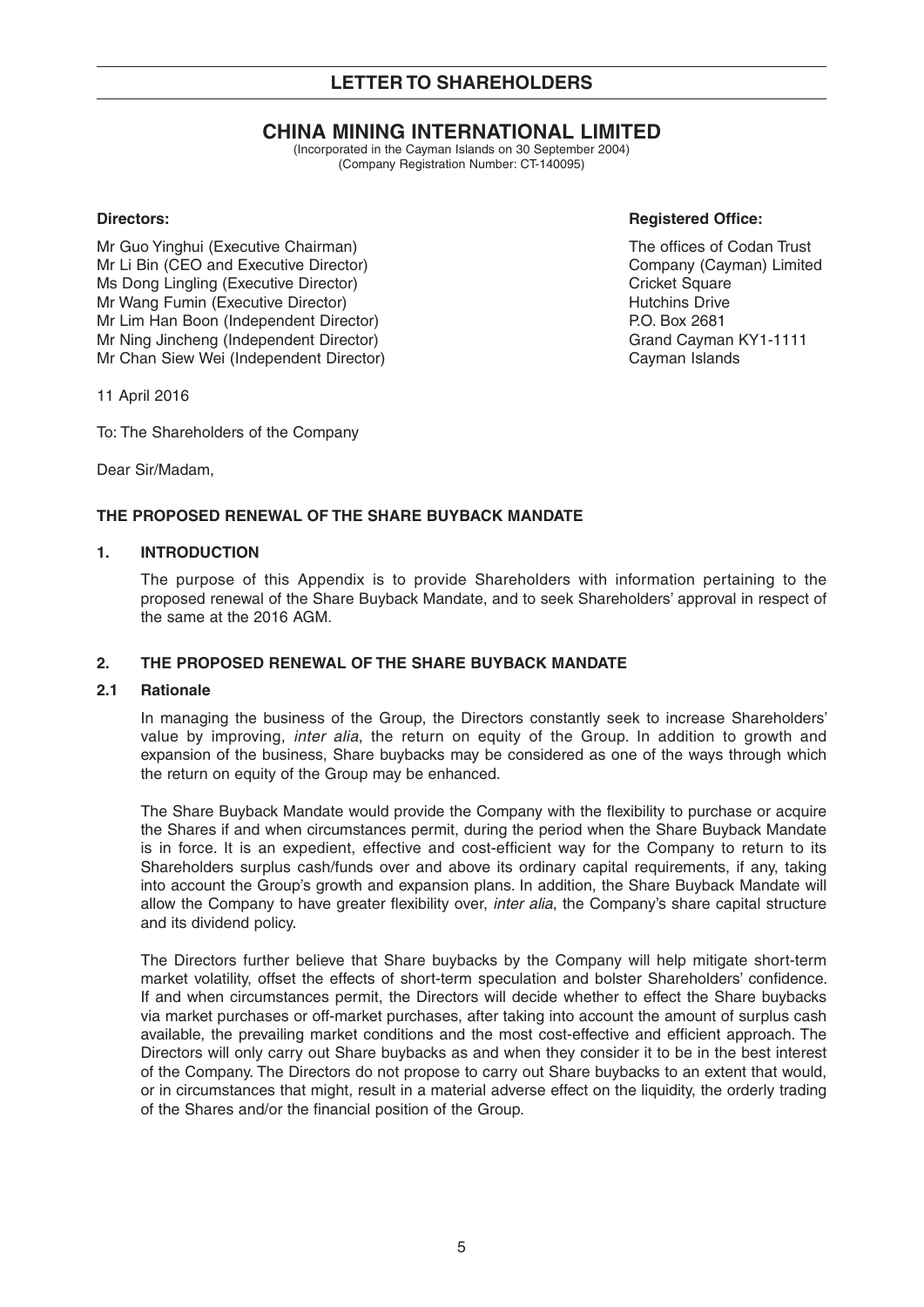# **2.2 Mandate**

 Approval is being sought from Shareholders at the 2016 AGM for the renewal of the Share Buyback Mandate for the purchase or acquisition by the Company of its issued Shares. The latest renewal of the Share Buyback Mandate was approved by Shareholders at the last annual general meeting of the Company held on 15 April 2015. If approved, the Share Buyback Mandate will take effect from the date of the passing of the resolution to approve its renewal at the 2016 AGM and continue in force until the conclusion of the next AGM of the Company or such date as the next AGM is required by law or by the Articles of the Company to be held, unless prior thereto, Share buybacks were carried out to the full extent mandated or the Share Buyback Mandate were revoked or varied by the Company in a general meeting. The Share Buyback Mandate may be put to Shareholders for renewal at each subsequent AGM of the Company.

# **3. THE TERMS OF THE MANDATE**

 The authority and limitations placed on Share buybacks under the proposed Share Buyback Mandate, if renewed at the 2016 AGM, are similar in terms to those previously approved by Shareholders and, for the benefit of Shareholders, are summarised below:

# **3.1 Maximum number of Shares**

Only Shares which are issued and fully paid-up may be purchased or acquired by the Company.

 The total number of Shares which may be purchased or acquired by the Company during the Relevant Period or within any one (1) financial year of the Company, whichever is earlier, is limited to that number of Shares representing not more than ten per cent (10%) of the issued share capital of the Company, excluding treasury shares, ascertained as at the date of the AGM at which the Share Buyback Mandate is approved (the "**Approval Date**"), unless the Company has effected a reduction of the share capital of the Company in accordance with the applicable provisions of the Cayman Companies Law, at any time during the Relevant Period, or within any one (1) financial year of the Company, whichever is the earlier, in which event the issued ordinary share capital of the Company shall be taken to be the amount of the issued ordinary share capital of the Company as altered.

 **For illustrative purposes only**, based on the existing issued and paid-up share capital of the Company as at the Latest Practicable Date of S\$1.17 million, comprising 146,688,500 Shares, excluding 11,500 treasury shares, with a par value of S\$0.008 each, and assuming that no further Shares are issued at or prior to the 2016 AGM, not more than 14,668,850 Shares (representing ten per cent (10%) of the issued and paid-up share capital of the Company, excluding treasury shares, as at that date) may be purchased or acquired by the Company pursuant to the proposed Share Buyback Mandate.

# **3.2 Duration of authority**

 Purchases or acquisitions of Shares may be made, at any time and from time to time, from the Approval Date up to the earliest of:

- (a) the conclusion of the next AGM or the date by which such AGM is required by law or the Articles to be held;
- (b) the date on which the Share buybacks are carried out to the full extent mandated; or
- (c) the date on which the authority contained in the Share Buyback Mandate is varied or revoked by the Company in general meeting.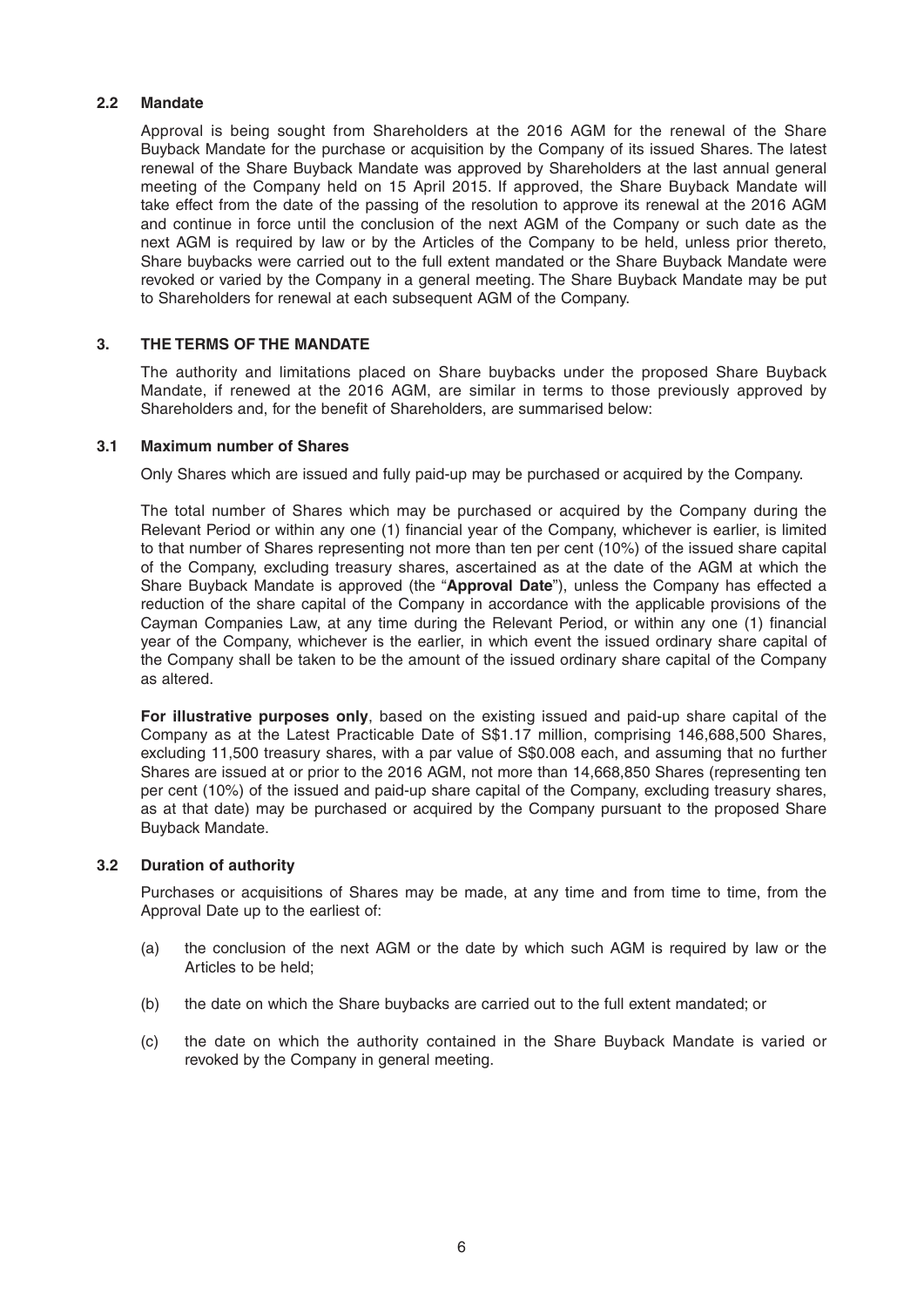# **3.3 Manner of purchase of Shares**

Purchases or acquisitions of Shares may be made by way of, *inter alia*:

- (a) on-market purchases ("**Market Purchases**"), transacted on the SGX-ST through Quest-ST, the trading system of the SGX-ST which replaced the Central Limit Order Book (CLOB) trading system as of 7 July 2008 or, as the case may be, any other stock exchange on which the Shares may for the time being be listed and quoted, through one (1) or more duly licensed stockbrokers appointed by the Company for the purpose; and/or
- (b) off-market purchases ("**Off-Market Purchases**") (if effected otherwise than on the SGX-ST or any other stock exchange on which the Shares may for the time being be listed and quoted) in accordance with any equal access scheme(s) as may be determined or formulated by the Directors as they may consider fit, which scheme(s) shall satisfy all the conditions prescribed by the Listing Rules.

An equal access scheme must satisfy all the following conditions:

- (a) offers for the purchase or acquisition of Shares shall be made to every person who holds Shares, to purchase or acquire the same percentage of Shares from such person;
- (b) all of those persons shall be given a reasonable opportunity to accept the offers made; and
- (c) the terms of all the offers are the same, except that there shall be disregarded:
	- (i) differences in consideration attributable to the fact that the offers may relate to Shares with different accrued dividend entitlements;
	- (ii) (if applicable) differences in consideration attributable to the fact that the offers may relate to Shares with different amounts remaining unpaid; and
	- (iii) in the event that there are offeree Shareholders holding odd numbers of Shares, differences in the offers introduced solely to ensure that each person is left with a whole number of Shares in board lots of 100 Shares after the Share purchases.

 In addition, the Listing Rules provide that, in making an Off-Market Purchase, the Company must issue an offer document to all Shareholders which must contain at least the following information:

- (a) the terms and conditions of the offer;
- (b) the period and procedures for acceptances;
- (c) the reasons for the proposed Share buyback;
- (d) the consequences, if any, of Share buybacks by the Company that will arise under the Takeover Code or other applicable take-over rules;
- (e) whether the Share buyback, if made, would have any effect on the listing of the Shares on the SGX-ST;
- (f) details of any Share Buybacks made by the Company in the previous 12 months (whether Market Purchases or Off-Market Purchases in accordance with an equal access scheme), giving the total number of Shares purchased, the purchase price per Share or the highest and lowest prices paid for the purchases, where relevant, and the total consideration paid for the purchases; and
- (g) whether the Shares purchased by the Company will be cancelled or kept as treasury shares.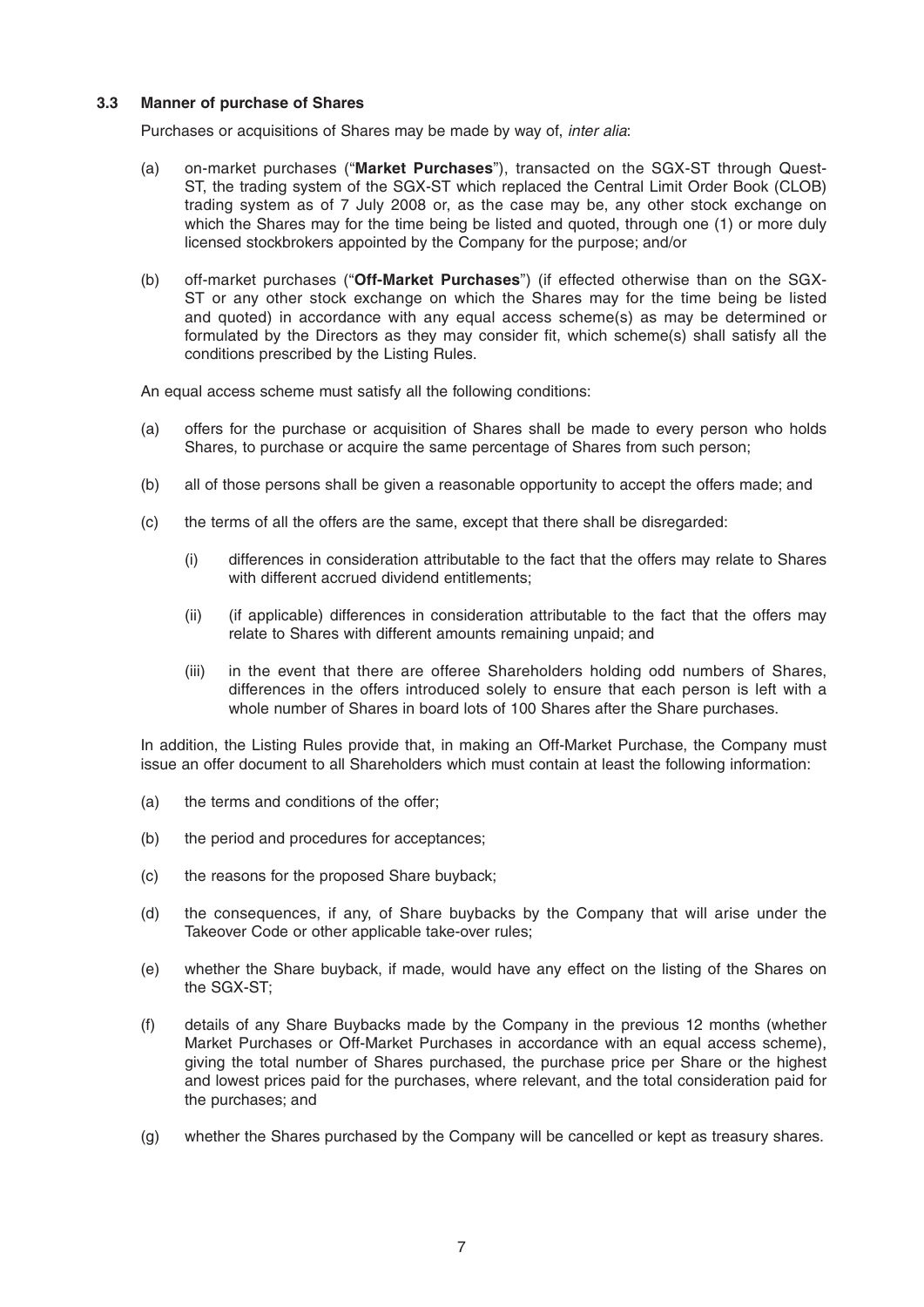# **3.4 Maximum purchase price**

 The purchase price (excluding brokerage, stamp duties, applicable goods and services tax and other related expenses) to be paid for the Shares will be determined by the Directors.

 However, the purchase price to be paid for a Share as determined by the Directors must not exceed:

- (a) in the case of a Market Purchase, 105% of the Average Closing Price (as defined hereinafter); and
- (b) in the case of an Off-Market Purchase pursuant to an equal access scheme, 120% of the Highest Last Dealt Price (as defined hereinafter),

(the "**Maximum Price**") in either case, excluding related expenses of the purchase.

For the above purposes:

 "**Average Closing Price**" means the average of the closing market prices of the Shares over the last five (5) Market Days, on which transactions in the Shares were recorded on the SGX-ST, immediately preceding the day of the Market Purchase, and deemed to be adjusted for any corporate action that occurs after such five-Market Day period;

 "**day of the making of the offer**" means the day on which the Company announces its intention to make an offer for the purchase of Shares from Shareholders, stating the purchase price (which shall not be more than the Maximum Price calculated on the foregoing basis) for each Share and the relevant terms of the equal access scheme for effecting the Off-Market Purchase; and

 "**Highest Last Dealt Price**" means the highest price transacted for a Share as recorded on the SGX-ST on the Market Day on which there were trades in the Shares immediately preceding the day of the making of the offer pursuant to the Off-Market Purchase.

# **4. STATUS OF PURCHASED SHARES UNDER THE SHARE BUYBACK MANDATE**

 Under Cayman Companies Law, a company limited by shares may, if authorised to do so by its articles of association, purchase its own shares. However, if the articles of association do not authorise the manner and terms of purchase, a company cannot purchase any of its own shares unless the manner and terms of purchase have first been authorised by an ordinary resolution of the company. The Company is authorised to purchase its own shares pursuant to Article 3(2) of the Articles.

 At no time may a company purchase its own shares unless they are fully paid. A company may not purchase any of its shares if, as a result of the purchase, there would no longer be any issued shares of the company other than shares held as treasury shares. A payment out of capital by a company for the purchase of its own shares is not lawful unless immediately following the date on which the payment out of capital is proposed to be made, the company shall be able to pay its debts as they fall due in the ordinary course of business.

 Shares purchased by a company shall be treated as cancelled, unless (subject to the memorandum and articles of association of the company) the directors of the company resolve to hold such shares in the name of the company as treasury shares prior to the purchase, and the amount of the company's issued share capital shall be diminished by the nominal value of those shares accordingly; but the purchase of shares by a company is not to be taken as reducing the amount of the company's authorised share capital.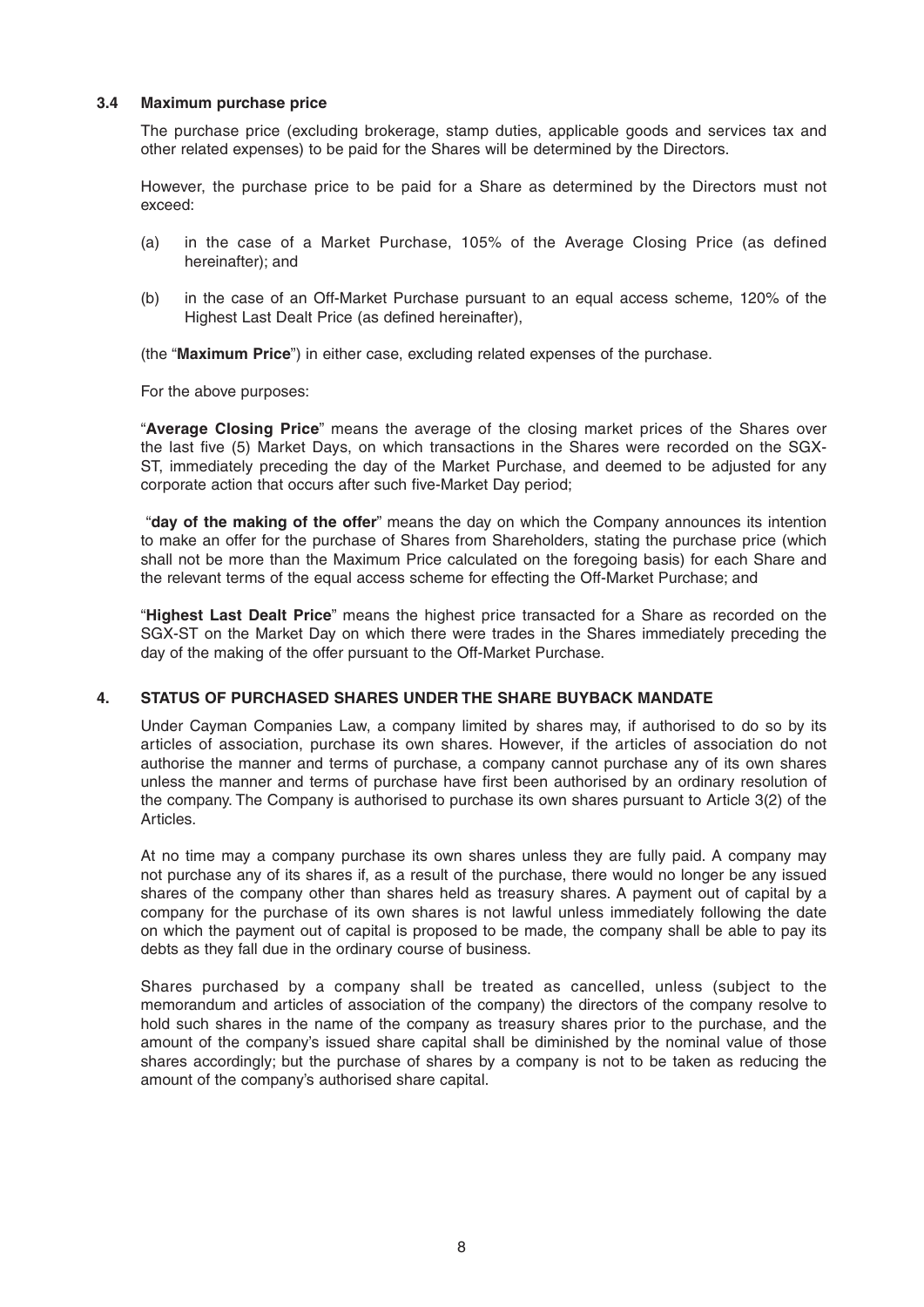Where shares of a company are held as treasury shares, the company shall be entered in the register of members as holding those shares. However, notwithstanding the foregoing, the company shall not be treated as a member for any purpose and shall not exercise any right in respect of the treasury shares, and any purported exercise of such a right shall be void. A treasury share shall not be voted, directly or indirectly, at any meeting of the company and shall not be counted in determining the total number of issued shares at any given time, whether for the purposes of the company's articles of association or the Cayman Companies Law. Further, no dividend may be declared or paid, and no other distribution (whether in cash or otherwise) of the company's assets (including any distribution of assets to members on a winding up) may be made to the company, in respect of a treasury share. Shares may be allotted as fully paid bonus shares in respect of a treasury share and shares so allotted as fully paid bonus shares in respect of a treasury share shall be treated as treasury shares.

A company that holds treasury shares may at any time:

- (a) cancel the shares in accordance with the provisions of the company's articles of association or (in the absence of any applicable provisions in the company's articles of association) by a resolution of the directors and, if so cancelled, the amount of the company's issued share capital (but not its authorised share capital) shall be diminished by the nominal value of those shares accordingly; or
- (b) transfer the shares to any person, whether or not for valuable consideration (including at a discount to the nominal or par value of such shares).

 Under the Listing Manual, an immediate announcement must be made of any sale, transfer, cancellation and/or use of treasury shares (in each case, the "**usage**"). Such announcement must include details such as the date of the usage, the purpose of the usage, the number of treasury shares comprised in the usage, the number of treasury shares before and after the usage, the percentage of the number of treasury shares comprised in the usage against the total number of issued shares (of the same class as the treasury shares) which are listed on the SGX-ST before and after the usage and the value of the treasury shares in relation to the usage.

# **5. SOURCE OF FUNDS FOR SHARE BUYBACK**

 The Company may only apply funds for the purchase or acquisition of the Shares in accordance with the Articles and applicable laws and regulations in Singapore and the Cayman Islands. The Company may not purchase its Shares for a consideration other than in cash or, in the case of a Market Purchase, for settlement otherwise than in accordance with the trading rules of the SGX-ST.

 Pursuant to the Cayman Companies Law, any payment made by the Company in consideration of the purchase or acquisition of its own Shares may only be made out of the profits of the Company, the share premium account, the proceeds of a fresh issue of Shares made for the purposes of the purchase or a payment out of capital as the Board may determine in accordance with the provisions of the Cayman Companies Law. A payment out of capital by a Cayman Islands company for the purchase of its own shares is not lawful unless immediately following the date on which the payment out of capital is proposed to be made, the company shall be able to pay its debts as they fall due in the ordinary course of business.

The Company may use internal sources of funds and/or external borrowings to finance the Company's purchase or acquisition of the Shares pursuant to the Share Buyback Mandate. The Directors will only carry out Share buybacks as and when they consider it to be in the best interest of the Company. The Directors do not propose to carry out Share buybacks to an extent that would, or in circumstances that might, result in a material adverse effect on the liquidity, the orderly trading of the Shares and/or the financial position of the Group.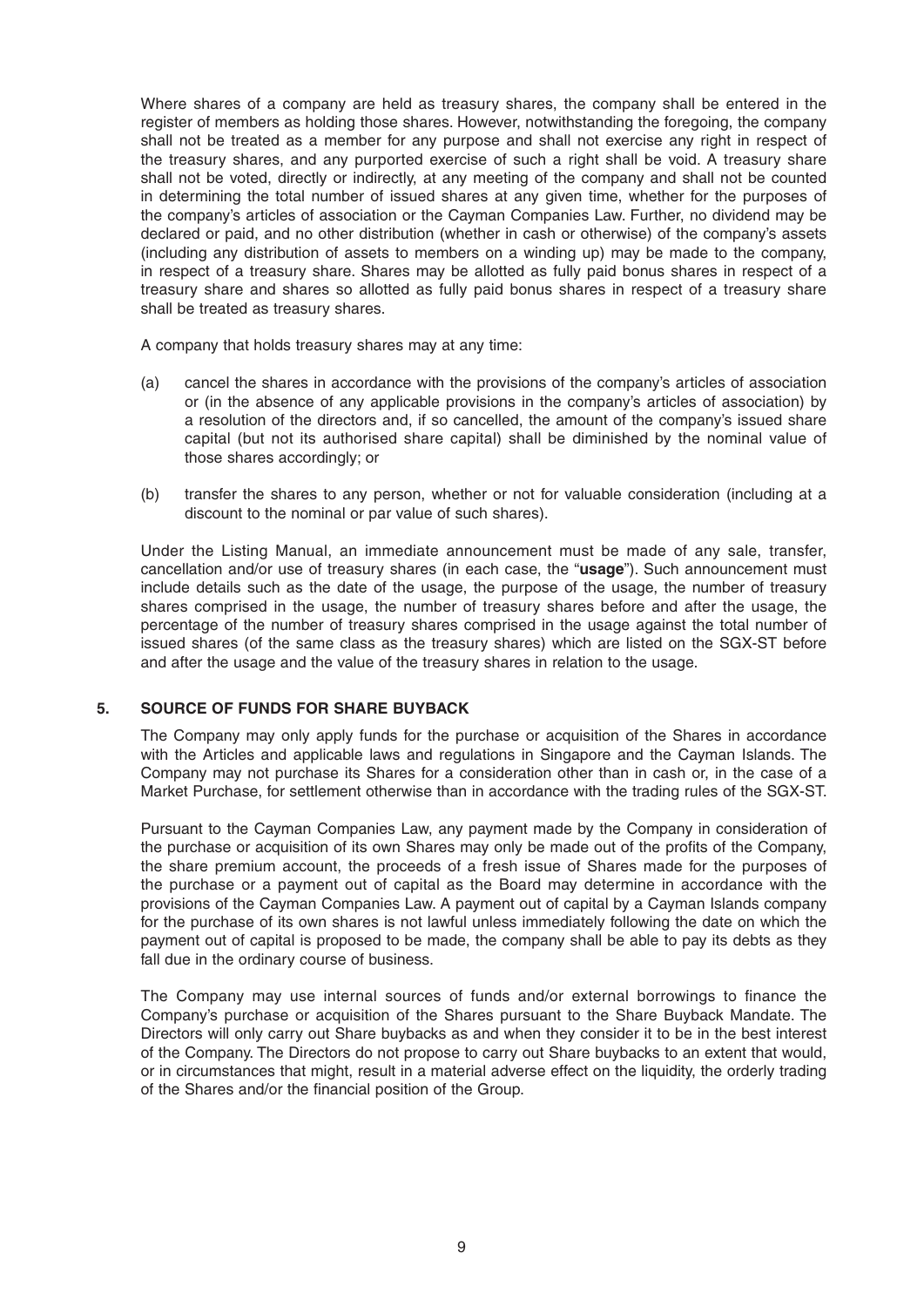# **6. FINANCIAL EFFECTS OF THE SHARE BUYBACK MANDATE**

The financial effects on the Company and the Group arising from purchases or acquisitions of Shares which may be made pursuant to the Share Buyback Mandate will depend on, *inter alia,*  the number of Shares purchased or acquired, whether such purchase or acquisition is made out of profit or capital and the price paid for such Shares. The financial effects on the Company and the Group, based on the audited financial statements of the Company and the Group for the financial year ended 31 December 2015, are based on the following principal assumptions:

- (a) the purchase or acquisition of Shares pursuant to the Share Buyback Mandate had taken place on 1 January 2015 for the purpose of computing the financial effects on the EPS of the Group;
- (b) the purchase or acquisition of Shares pursuant to the Share Buyback Mandate had taken place on 31 December 2015 for the purpose of computing the financial effects on the Shareholders' equity, NTA per share and gearing of the Group and the Company;
- (c) the purchase or acquisition of shares pursuant to the Share Buyback Mandate are to be financed by external borrowings; and
- (d) transaction costs incurred for the purchase or acquisition of shares pursuant to the Share Buyback Mandate are insignificant and have been ignored for the purpose of computing the financial effects.

# **6.1 Purchase or acquisition out of capital**

 Where the consideration paid by the Company for the purchase or acquisition of Shares is made out of capital, the amount of distributable profits available for cash dividends by the Company will not be reduced. However, as the share premium account may be applied by the Company in paying distributions or dividends to Shareholders where immediately following the date on which the distribution or dividend is proposed to be paid, the Company shall be able to pay its debts as they fall due in the ordinary course of business, payment for the purchase or acquisition of Shares out of capital can affect the Company's ability to pay dividends out of the share premium account in that cash available to meet liabilities will be reduced.

# **6.2 Information as at the Latest Practicable Date**

 As at the Latest Practicable Date, the issued capital of the Company comprises 146,688,500 Shares, excluding 11,500 treasury shares. The Company has no outstanding unexercised Share options as at the Latest Practicable Date.

# **6.3 Proforma Financial Effects**

For illustrative purposes, and on the basis of the assumptions set out below, the proforma financial effect of the:

- (a) acquisition of Shares by the Company pursuant to the Share Buyback Mandate by way of purchases made entirely out of capital and cancelled; and
- (b) acquisition of Shares by the Company pursuant to the Share Buyback Mandate by way of purchases made entirely out of capital and held as treasury shares,

on the audited financial statements of the Group for the financial year ended 31 December 2015 are set out below.

(a) Purchases made entirely out of capital and Shares repurchased are cancelled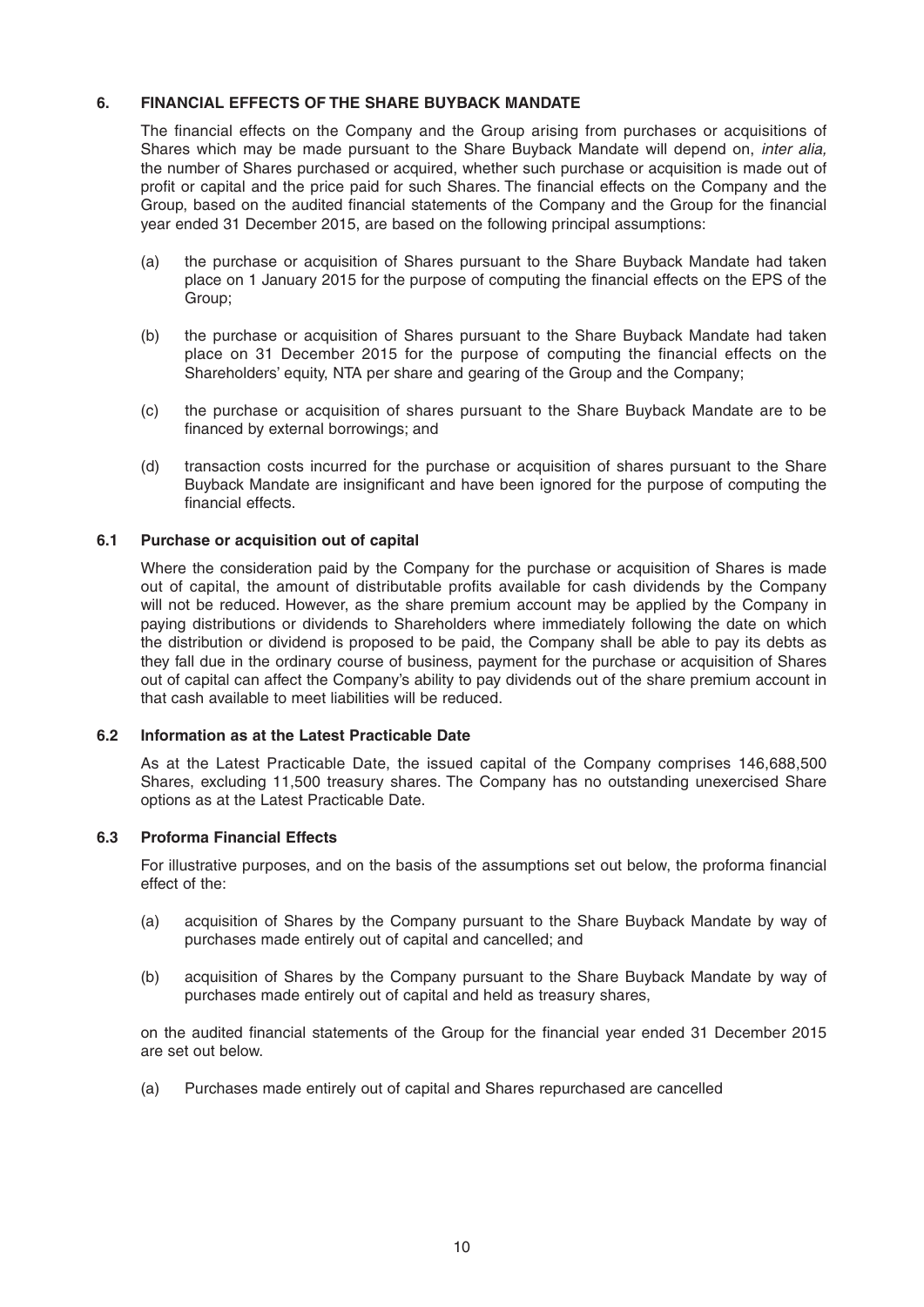#### *Market Purchase*

 **For illustrative purposes only**, in a market purchase, assuming that the Maximum Price is  $S$0.672$ , which is five per cent  $(5%)$  above the average of the closing market prices of a Share over the last five (5) Market Days on which transactions in the Shares were recorded immediately preceding the Latest Practicable Date, the maximum amount of funds required for the purchase of up to 14,668,850 Shares (representing 10% of the total issued share capital of the Company as at the Latest Practicable Date, which is the maximum number of Shares the Company is able to purchase) under and during the duration of the Share Buyback Mandate, is approximately S\$9.9 million. On these assumptions and further assuming the purchase of Shares was financed by external borrowings, the effect of the purchase of Shares by the Company pursuant to the Share Buyback mandate on the EPS of the Group and the Shareholders' equity, NTA per Share and gearing of the Group and the Company is as follows:

|                                                                                                   | Group                                                                    |                                                   |                                                                          | Company                                           |
|---------------------------------------------------------------------------------------------------|--------------------------------------------------------------------------|---------------------------------------------------|--------------------------------------------------------------------------|---------------------------------------------------|
| As at 31 December 2015                                                                            | <b>Per Audited</b><br><b>Financial</b><br><b>Statements</b><br>(RMB'000) | <b>After Share</b><br><b>Buyback</b><br>(RMB'000) | <b>Per Audited</b><br><b>Financial</b><br><b>Statements</b><br>(RMB'000) | <b>After Share</b><br><b>Buyback</b><br>(RMB'000) |
|                                                                                                   |                                                                          |                                                   |                                                                          |                                                   |
| <b>Issued capital</b>                                                                             | 5,897                                                                    | 5,307                                             | 5,897                                                                    | 5,307                                             |
| Distributable reserve                                                                             | 267,600                                                                  | 267,600                                           | 267,600                                                                  | 267,600                                           |
| Share premium                                                                                     | 224,594                                                                  | 179,887                                           | 224,594                                                                  | 179,887                                           |
| <b>Treasury Shares</b>                                                                            | (18)                                                                     | (18)                                              | (18)                                                                     | (18)                                              |
| Capital reserves                                                                                  | 49,031                                                                   | 49,031                                            |                                                                          |                                                   |
| <b>Accumulated losses</b>                                                                         | (430, 784)                                                               | (430, 784)                                        | (343, 127)                                                               | (343, 127)                                        |
| Equity attributable to owners of the<br>Company                                                   | 116,320                                                                  | 71,023                                            | 154,946                                                                  | 109,649                                           |
| Minority interest                                                                                 |                                                                          |                                                   |                                                                          |                                                   |
| Total equity                                                                                      | 116,320                                                                  | 71,023                                            | 154,946                                                                  | 109,649                                           |
| Non-current assets                                                                                | 76,071                                                                   | 76,071                                            | 190,405                                                                  | 190,405                                           |
| <b>Current assets</b>                                                                             | 142,448                                                                  | 142,448                                           | 46,680                                                                   | 46,680                                            |
| <b>Current liabilities</b>                                                                        | (102, 199)                                                               | (147, 496)                                        | (82, 139)                                                                | (127, 436)                                        |
| NTA (net of minority interests)                                                                   | 116,320                                                                  | 71,023                                            | 154,946                                                                  | 109,649                                           |
| Total borrowings                                                                                  |                                                                          | 45,297                                            |                                                                          | 45,297                                            |
| Loss attributable to owners of the<br>Company                                                     | (43, 013)                                                                | (43, 013)                                         | (22, 385)                                                                | (22, 385)                                         |
| Number of Shares outstanding as at<br>31 December 2015 ('000)                                     | 146,689                                                                  | 132,020                                           | 146,689                                                                  | 132,020                                           |
| Weighted average number of Shares<br>outstanding during the year ended<br>31 December 2015 ('000) | 146,689                                                                  | 132,020                                           | 146,689                                                                  | 132,020                                           |
| <b>Financial Ratios</b>                                                                           |                                                                          |                                                   |                                                                          |                                                   |
| NTA per Share (Singapore cents) (1)                                                               | 17.28                                                                    | 11.72                                             | 23.01                                                                    | 18.09                                             |
| Gearing (%) (2)                                                                                   |                                                                          | 63.78%                                            |                                                                          | 41.31%                                            |
| LPS (Singapore cents) <sup>(3)</sup>                                                              | (6.46)                                                                   | (7.18)                                            | (3.36)                                                                   | (3.73)                                            |

#### **Notes:**

- (1) NTA per Share equals to equity attributable to owners of the Company divided by the number of Shares outstanding as at 31 December 2015. Calculated based on the exchange rate of RMB4.59 to S\$1.00 as at 31 December 2015.
- (2) Gearing equals to total interest bearing borrowings expressed as percentage of total equity.
- (3) The Loss Per Share (LPS) equals to loss attributable to owners of the Company divided by the weighted average number of Shares outstanding during the financial year ended 31 December 2015. Calculated based on the average exchange rate of RMB4.54 to S\$1.00.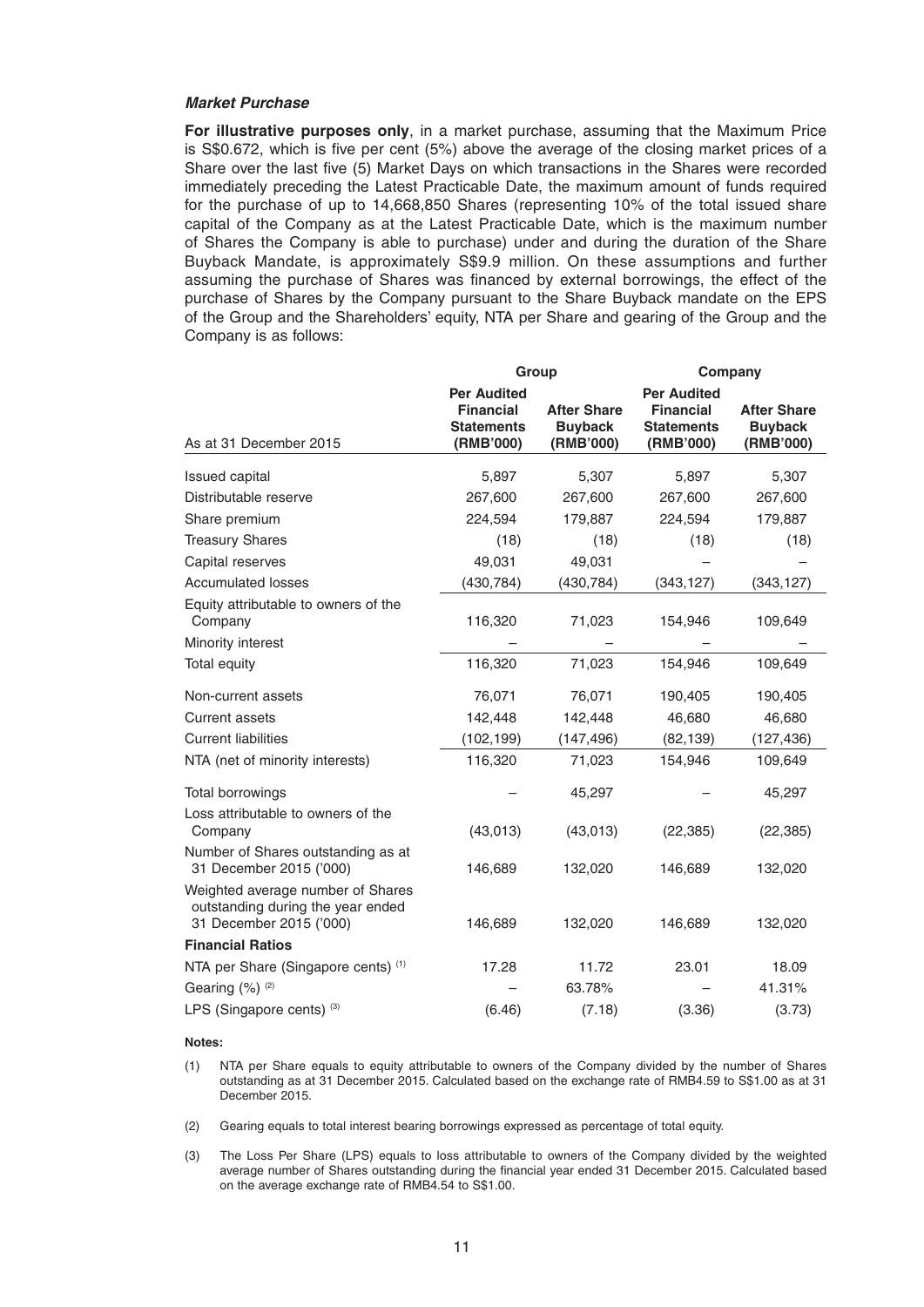#### *Off-Market Purchase*

 **For illustrative purposes only**, in an off-market purchase, assuming that the Maximum Price is S\$0.768, which is twenty per cent (20%) above the highest price transacted for the share as recorded on the SGX-ST on the Market Day on which there were trades in the shares immediately preceding the Latest Practicable Date, the maximum amount of funds required for the purchase of up to 14,668,850 Shares (representing 10% of the total issued share capital of the Company as at the Latest Practicable Date, which is the maximum number of Shares the Company is able to purchase) under and during the duration of the Share Buyback Mandate, is approximately S\$11.3 million. On these assumptions and further assuming the purchase of Shares was financed by external borrowings, the effect of the purchase of Shares by the Company pursuant to the Share Buyback mandate on the EPS of the Group and the shareholders' equity, NTA per Share and gearing of the Group and the Company is as follows:

|                                                                                                   | Group                                              |                                                   |                                                    | Company                                           |
|---------------------------------------------------------------------------------------------------|----------------------------------------------------|---------------------------------------------------|----------------------------------------------------|---------------------------------------------------|
|                                                                                                   | <b>Per Audited</b>                                 |                                                   | <b>Per Audited</b>                                 |                                                   |
| As at 31 December 2015                                                                            | <b>Financial</b><br><b>Statements</b><br>(RMB'000) | <b>After Share</b><br><b>Buyback</b><br>(RMB'000) | <b>Financial</b><br><b>Statements</b><br>(RMB'000) | <b>After Share</b><br><b>Buyback</b><br>(RMB'000) |
|                                                                                                   |                                                    |                                                   |                                                    |                                                   |
| Share capital                                                                                     | 5,897                                              | 5,307                                             | 5,897                                              | 5,307                                             |
| Distributable reserve                                                                             | 267,600                                            | 267,600                                           | 267,600                                            | 267,600                                           |
| Share premium                                                                                     | 224,594                                            | 173,424                                           | 224,594                                            | 173,424                                           |
| <b>Treasury Shares</b>                                                                            | (18)                                               | (18)                                              | (18)                                               | (18)                                              |
| Capital reserves                                                                                  | 49,031                                             | 49,031                                            |                                                    |                                                   |
| <b>Accumulated losses</b>                                                                         | (430, 784)                                         | (430, 784)                                        | (343, 127)                                         | (343, 127)                                        |
| Equity attributable to owners of the<br>Company                                                   | 116,320                                            | 64,560                                            | 154,946                                            | 103,186                                           |
| Minority interest                                                                                 |                                                    |                                                   |                                                    |                                                   |
| Total equity                                                                                      | 116,320                                            | 64,560                                            | 154,946                                            | 103,186                                           |
| Non-current assets                                                                                | 76,071                                             | 76,071                                            | 190,405                                            | 190,405                                           |
| <b>Current assets</b>                                                                             | 142,448                                            | 142,448                                           | 46,680                                             | 46,680                                            |
| <b>Current liabilities</b>                                                                        | (102, 199)                                         | (153, 959)                                        | (82, 139)                                          | (133, 899)                                        |
| NTA (net of minority interests)                                                                   | 116,320                                            | 64,560                                            | 154,946                                            | 103,186                                           |
| Total borrowings                                                                                  |                                                    | 51,760                                            |                                                    | 51,760                                            |
| Loss attributable to owners of the<br>Company                                                     | (43, 013)                                          | (43,013)                                          | (22, 385)                                          | (22, 385)                                         |
| Number of Shares outstanding as at<br>31 December 2015 ('000)                                     | 146,689                                            | 132,020                                           | 146,689                                            | 132,020                                           |
| Weighted average number of Shares<br>outstanding during the year ended<br>31 December 2015 ('000) | 146,689                                            | 132,020                                           | 146,689                                            | 132,020                                           |
| <b>Financial Ratios</b>                                                                           |                                                    |                                                   |                                                    |                                                   |
| NTA per Share (Singapore cents) (1)                                                               | 17.28                                              | 10.65                                             | 23.01                                              | 17.03                                             |
| Gearing (%) (2)                                                                                   |                                                    | 80.17%                                            |                                                    | 50.16%                                            |
| LPS (Singapore cents) (3)                                                                         | (6.46)                                             | (7.18)                                            | (3.36)                                             | (3.73)                                            |

#### **Notes:**

- (1) NTA per Share equals to equity attributable to owners of the Company divided by the number of Shares outstanding as at 31 December 2015. Calculated based on the exchange rate of RMB4.59 to S\$1.00 as at 31 December 2015.
- (2) Gearing equals to total interest bearing borrowings expressed as percentage of total equity.
- (3) The Loss Per Share (LPS) equals to loss attributable to owners of the Company divided by the weighted average number of Shares outstanding during the financial year ended 31 December 2015. Calculated based on the average exchange rate of RMB4.54 to S\$1.00.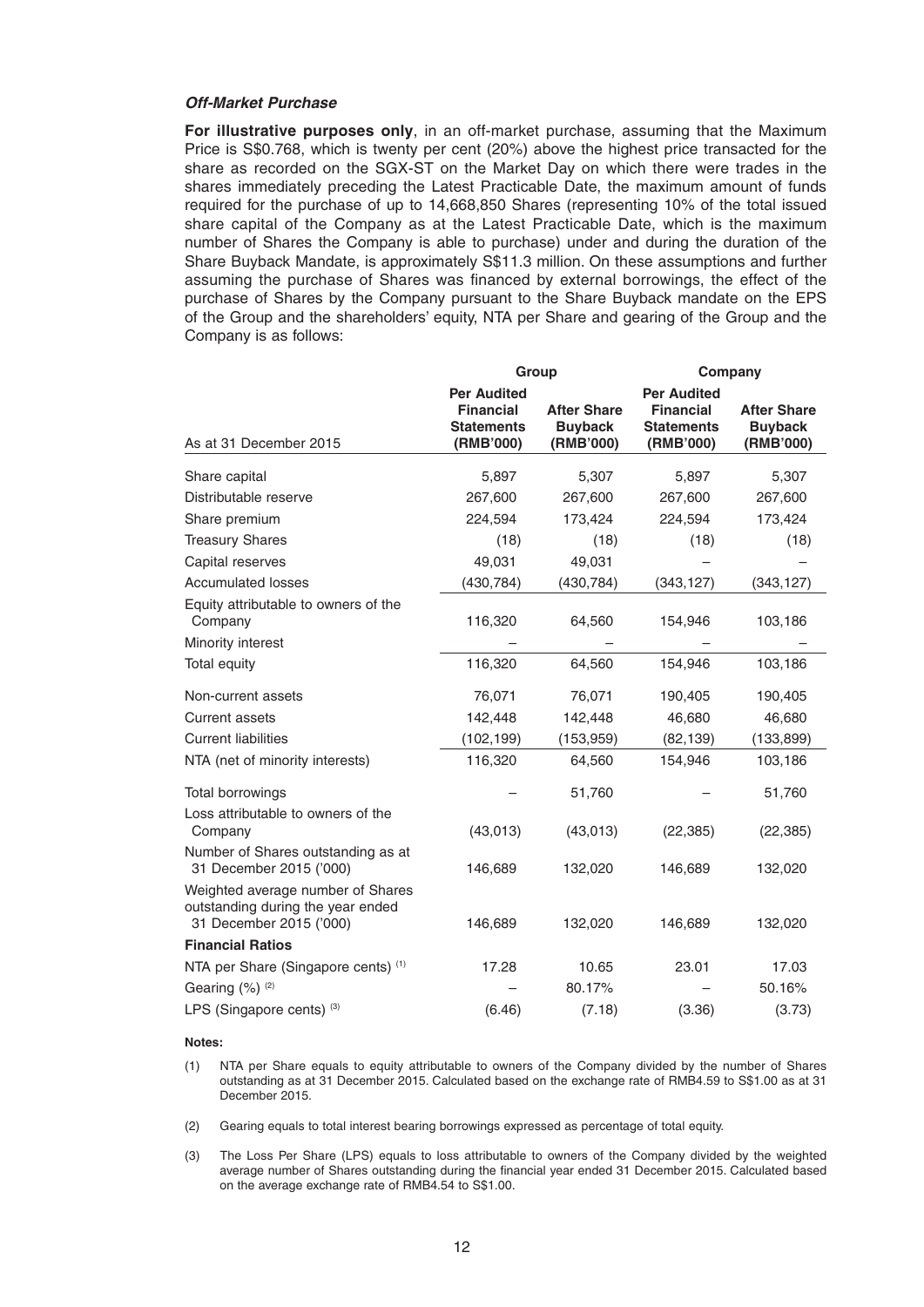(b) Purchases made entirely out of capital and Shares repurchased held as treasury shares

### *Market Purchase*

 **For illustrative purposes only**, in a market purchase, assuming that the Maximum Price is  $S$0.672$ , which is five per cent  $(5%)$  above the average of the closing market prices of a Share over the last five (5) Market Days on which transactions in the Shares were recorded immediately preceding the Latest Practicable Date, the maximum amount of funds required for the purchase of up to 14,668,850 Shares (representing 10% of the total issued share capital of the Company as at the Latest Practicable Date, which is the maximum number of Shares the Company is able to purchase) under and during the duration of the Share Buyback Mandate, is approximately S\$9.9 million. On these assumptions and further assuming the purchase of Shares was financed by external borrowings, the effect of the purchase of Shares by the Company pursuant to the Share Buyback mandate on the EPS of the Group and the shareholders' equity, NTA per Share and gearing of the Group and the Company is as follows:

|                                                                                                   | Group                          |                             |                                | Company                     |
|---------------------------------------------------------------------------------------------------|--------------------------------|-----------------------------|--------------------------------|-----------------------------|
|                                                                                                   | <b>Per Audited</b>             |                             | <b>Per Audited</b>             |                             |
|                                                                                                   | <b>Financial</b>               | <b>After Share</b>          | <b>Financial</b>               | <b>After Share</b>          |
| As at 31 December 2015                                                                            | <b>Statements</b><br>(RMB'000) | <b>Buyback</b><br>(RMB'000) | <b>Statements</b><br>(RMB'000) | <b>Buyback</b><br>(RMB'000) |
| Share capital                                                                                     | 5,897                          | 5.897                       | 5,897                          | 5,897                       |
| Distributable reserve                                                                             | 267,600                        | 267,600                     | 267,600                        | 267,600                     |
| Share premium                                                                                     | 224,594                        | 224,594                     | 224,594                        | 224,594                     |
| <b>Treasury Shares</b>                                                                            | (18)                           | (45, 315)                   | (18)                           | (45, 315)                   |
| Capital reserves                                                                                  | 49,031                         | 49,031                      |                                |                             |
| <b>Accumulated losses</b>                                                                         | (430, 784)                     | (430, 784)                  | (343, 127)                     | (343, 127)                  |
| Equity attributable to owners of the<br>Company                                                   | 116,320                        | 71,023                      | 154,946                        | 109,649                     |
| Minority interest                                                                                 |                                |                             |                                |                             |
| Total equity                                                                                      | 116,320                        | 71,023                      | 154,946                        | 109,649                     |
| Non-current assets                                                                                | 76,071                         | 76,071                      | 190,405                        | 190,405                     |
| <b>Current assets</b>                                                                             | 142,448                        | 142,448                     | 46,680                         | 46,680                      |
| <b>Current liabilities</b>                                                                        | (102, 199)                     | (147, 496)                  | (82, 139)                      | (127, 436)                  |
| NTA (net of minority interests)                                                                   | 116,320                        | 71,023                      | 154,946                        | 109,649                     |
| Total borrowings                                                                                  |                                | 45,297                      |                                | 45,297                      |
| Loss attributable to owners of the<br>Company                                                     | (43, 013)                      | (43, 013)                   | (22, 385)                      | (22, 385)                   |
| Number of Shares outstanding as at<br>31 December 2015 ('000)                                     | 146,689                        | 132,020                     | 146,689                        | 132,020                     |
| Weighted average number of Shares<br>outstanding during the year ended<br>31 December 2015 ('000) | 146,689                        | 132,020                     | 146,689                        | 132,020                     |
| <b>Financial Ratios</b>                                                                           |                                |                             |                                |                             |
| NTA per Share (Singapore cents) (1)                                                               | 17.28                          | 11.72                       | 23.01                          | 18.09                       |
| Gearing (%) (2)                                                                                   |                                | 63.78%                      |                                | 41.31%                      |
| LPS (Singapore cents) (3)                                                                         | (6.46)                         | (7.18)                      | (3.36)                         | (3.73)                      |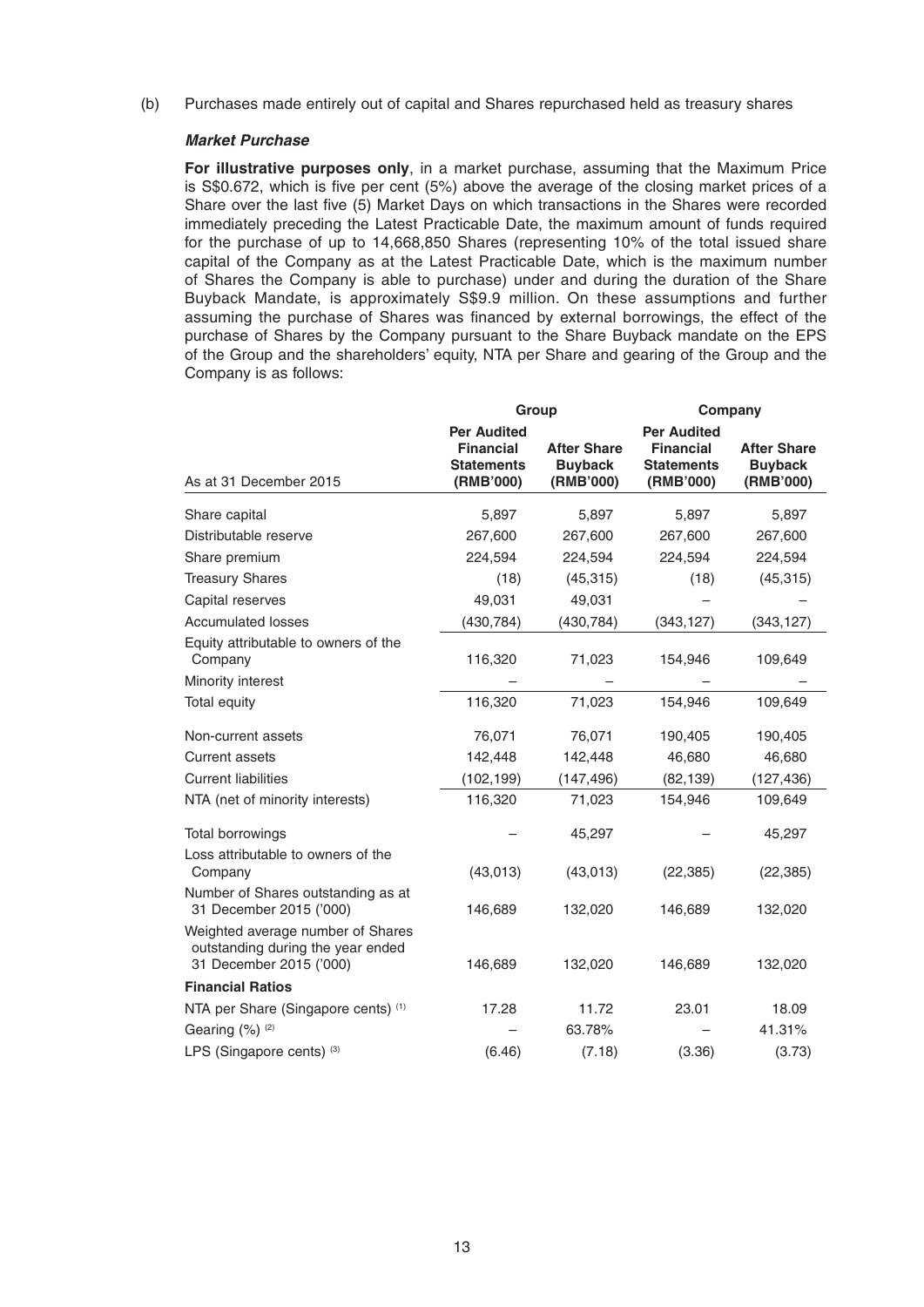#### **Notes:**

- (1) NTA per Share equals to equity attributable to owners of the Company divided by the number of Shares outstanding as at 31 December 2015. Calculated based on the exchange rate of RMB4.59 to S\$1.00 as at 31 December 2015.
- (2) Gearing equals to total interest bearing borrowings expressed as percentage of total equity.
- (3) The Loss Per Share (LPS) equals to loss attributable to owners of the Company divided by the weighted average number of Shares outstanding during the financial year ended 31 December 2015. Calculated based on the average exchange rate of RMB4.54 to S\$1.00.

# *Off-Market Purchase*

 **For illustrative purposes only**, in an off-market purchase, assuming that the Maximum Price is S\$0.768, which is twenty per cent (20%) above the highest price transacted for the share as recorded on the SGX-ST on the Market Day on which there were trades in the shares immediately preceding the Latest Practicable Date, the maximum amount of funds required for the purchase of up to 14,668,850 Shares (representing 10% of the total issued share capital of the Company as at the Latest Practicable Date, which is the maximum number of Shares the Company is able to purchase) under and during the duration of the Share Buyback Mandate, is approximately S\$11.3 million. On these assumptions and further assuming the purchase of Shares was financed by external borrowings, the effect of the purchase of Shares by the Company pursuant to the Share Buyback mandate on the EPS of the Group and the shareholders' equity, NTA per Share and gearing of the Group and the Company is as follows:

|                                                                                                   | Group                                                                    |                                                   |                                                                          | Company                                           |
|---------------------------------------------------------------------------------------------------|--------------------------------------------------------------------------|---------------------------------------------------|--------------------------------------------------------------------------|---------------------------------------------------|
| As at 31 December 2015                                                                            | <b>Per Audited</b><br><b>Financial</b><br><b>Statements</b><br>(RMB'000) | <b>After Share</b><br><b>Buyback</b><br>(RMB'000) | <b>Per Audited</b><br><b>Financial</b><br><b>Statements</b><br>(RMB'000) | <b>After Share</b><br><b>Buyback</b><br>(RMB'000) |
| Share capital                                                                                     | 5,897                                                                    | 5,897                                             | 5,897                                                                    | 5,897                                             |
| Distributable reserve                                                                             | 267,600                                                                  | 267,600                                           | 267,600                                                                  | 267,600                                           |
| Share premium                                                                                     | 224,594                                                                  | 224,594                                           | 224,594                                                                  | 224,594                                           |
| <b>Treasury Shares</b>                                                                            | (18)                                                                     | (51, 778)                                         | (18)                                                                     | (51, 778)                                         |
| Capital reserves                                                                                  | 49,031                                                                   | 49,031                                            |                                                                          |                                                   |
| <b>Accumulated losses</b>                                                                         | (430, 784)                                                               | (430, 784)                                        | (343, 127)                                                               | (343, 127)                                        |
| Equity attributable to owners of the<br>Company<br>Minority interest                              | 116,320                                                                  | 64,560                                            | 154,946                                                                  | 103,186                                           |
| Total equity                                                                                      | 116,320                                                                  | 64,560                                            | 154,946                                                                  | 103,186                                           |
| Non-current assets<br><b>Current assets</b><br><b>Current liabilities</b>                         | 76,071<br>142,448<br>(102,199)                                           | 76,071<br>142,448<br>(153, 959)                   | 190,405<br>46,680<br>(82, 139)                                           | 190,405<br>46,680<br>133,899                      |
| NTA (net of minority interests)                                                                   | 116,320                                                                  | 64,560                                            | 154,946                                                                  | 103,186                                           |
| Total borrowings<br>Loss attributable to owners of the                                            |                                                                          | 51,760                                            |                                                                          | 51,760                                            |
| Company                                                                                           | (43,013)                                                                 | (43,013)                                          | (22, 385)                                                                | (22, 385)                                         |
| Number of Shares outstanding as at<br>31 December 2015 ('000)                                     | 146,689                                                                  | 132,020                                           | 146,689                                                                  | 132,020                                           |
| Weighted average number of Shares<br>outstanding during the year ended<br>31 December 2015 ('000) | 146,689                                                                  | 132,020                                           | 146,689                                                                  | 132,020                                           |
| <b>Financial Ratios</b>                                                                           |                                                                          |                                                   |                                                                          |                                                   |
| NTA per Share (Singapore cents) <sup>(1)</sup>                                                    | 17.28                                                                    | 10.65                                             | 23.01                                                                    | 17.03                                             |
| Gearing (%) <sup>(2)</sup>                                                                        |                                                                          | 80.17%                                            |                                                                          | 50.16%                                            |
| LPS (Singapore cents) <sup>(3)</sup>                                                              | (6.46)                                                                   | (7.18)                                            | (3.36)                                                                   | (3.73)                                            |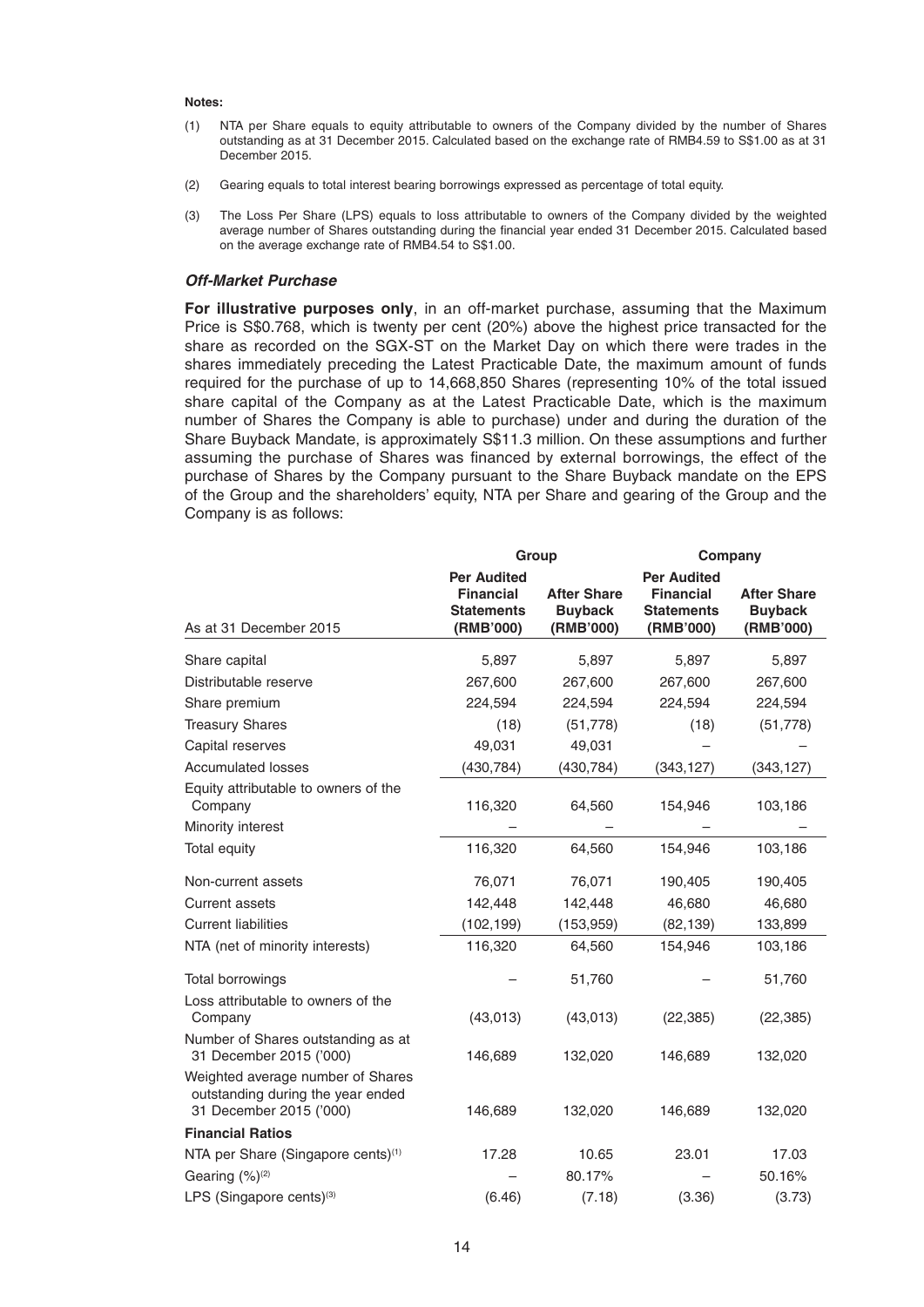#### **Notes:**

- (1) NTA per Share equals to equity attributable to owners of the Company divided by the number of Shares outstanding as at 31 December 2015. Calculated based on the exchange rate of RMB4.59 to S\$1.00 as at 31 December 2015.
- (2) Gearing equals to total interest bearing borrowings expressed as percentage of total equity.
- (3) The Loss Per Share (LPS) equals to loss attributable to owners of the Company divided by the weighted average number of Shares outstanding during the financial year ended 31 December 2015. Calculated based on the average exchange rate of RMB4.54 to S\$1.00.

 **Shareholders should note that the proforma financial effects set out above are for illustrative purposes only. Although the Share Buyback Mandate would authorise the Company to purchase or acquire up to ten per cent (10%) of the issued Shares, the Company may not necessarily purchase or acquire or be able to purchase or acquire the entire ten per cent (10%) of the issued Shares.**

# **7. TAXATION**

 Shareholders who are in doubt as to their respective tax positions or any tax implications arising from the Share Buyback Mandate should consult their own professional advisers.

# **8. LISTING RULES**

The Listing Manual specifies that a listed company shall report all purchases or acquisitions of its shares to the SGX-ST not later than 9.00 a.m. (a) in the case of a Market Purchase, on the Market Day following the day of purchase or acquisition of any of its shares and (b) in the case of an Off-Market Purchase under an equal access scheme, on the second Market Day after the close of acceptances of the offer. Such announcement currently requires the inclusion of details of the total number of shares purchased, the purchase price per share or the highest and lowest prices paid for such shares, as applicable.

 While the Listing Manual does not expressly prohibit any purchase of shares by a listed company during any particular time or times, because the listed company would be regarded as an "insider" in relation to any proposed purchase or acquisition of its issued shares, the Company will not undertake any purchase or acquisition of Shares pursuant to the proposed Share Buyback Mandate at any time after a price sensitive development has occurred or has been the subject of a decision until the price sensitive information has been publicly announced. In particular, the Company would not purchase or acquire any Shares through Market Purchases during the period commencing two (2) weeks immediately preceding the announcement of the Company's financial statements for each of the first three (3) quarters of its financial year and one (1) month immediately preceding the announcement of the Company's financial statements for its half year results or annual (full-year) results, and ending on the date of the announcement of the relevant results, as the case may be.

 The Listing Rules also require a listed company to ensure that at least ten per cent. (10%) of its shares is at all times held by the public. The "public", as defined under the Listing Manual, are persons other than the directors, Substantial Shareholders, chief executive officers or controlling shareholders of a company and its subsidiaries, as well as associates of such persons.

 As at the Latest Practicable Date, 60.01 million Shares representing approximately 40.91% of the issued share capital (excluding 11,500 treasury shares) of the Company are held in the hands of the public. In the event that the Company purchases the maximum of ten per cent. (10%) of its issued ordinary share capital from such public Shareholders, the resultant percentage of Shares held by public Shareholders would be decreased to approximately 34.35%. Accordingly, the Company is of the view that there is a sufficient number of the Shares in public hands that would permit the Company to potentially undertake purchases or acquisitions of its Shares up to the full ten per cent. (10%) limit pursuant to the Share Buyback Mandate without affecting the listing status of the Shares on the SGX-ST, and that the number of Shares remaining in the hands of the public will not fall to such a level as to cause market illiquidity or to affect orderly trading.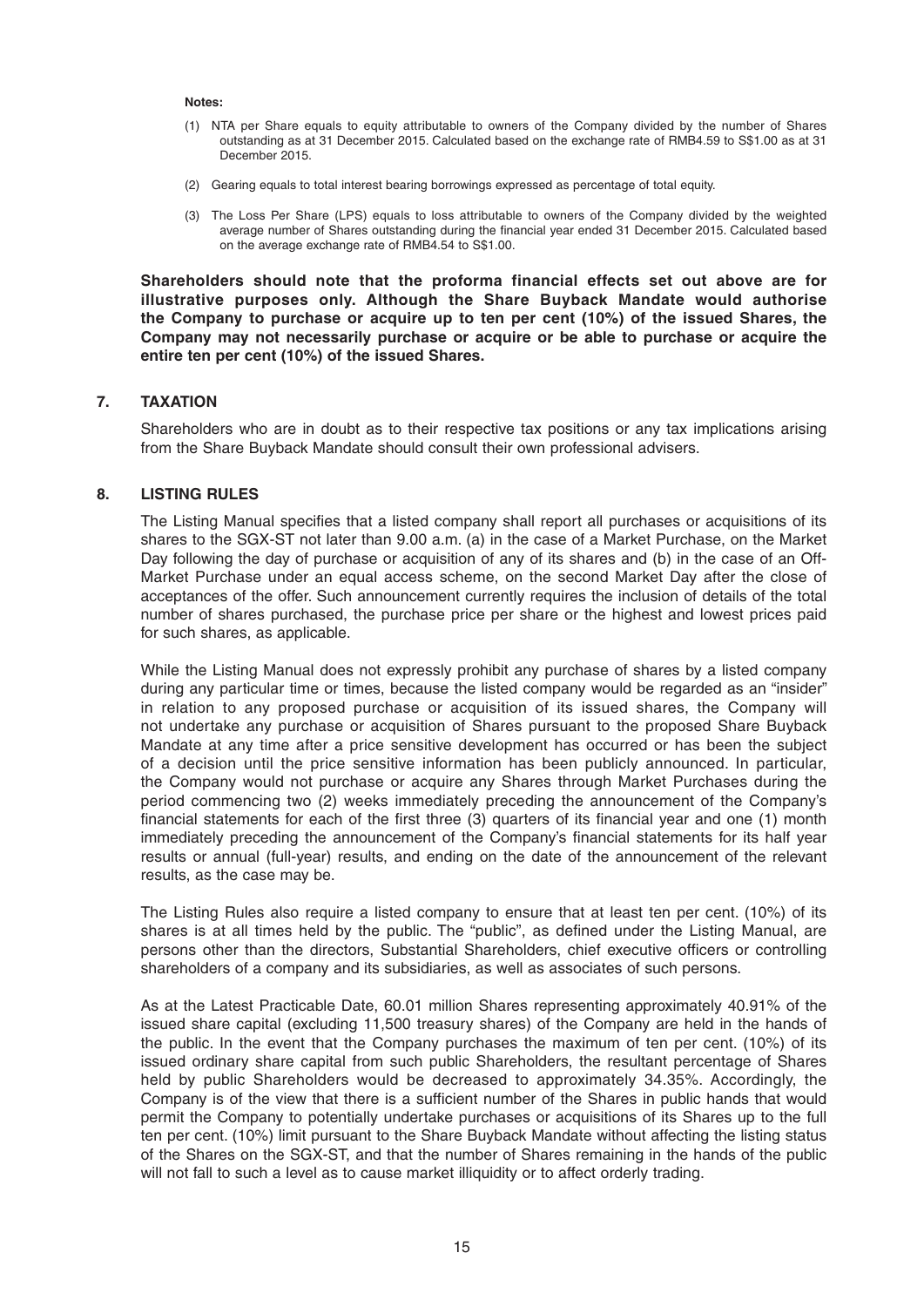# **9. TAKE-OVER OBLIGATIONS**

 Appendix 2 of the Take-over Code contains the Share Buyback Guidance Note applicable as at the Latest Practicable Date. The take-over implications arising from any purchase or acquisition by the Company of its Shares are set out below:

# Obligation to make a take-over offer

 If, as a result of any purchase or acquisition by the Company of its Shares, a Shareholder's proportionate interest in the voting capital of the Company increases, such increase will be treated as an acquisition for the purposes of Rule 14 of the Take-over Code. If such increase results in a change of effective control, or, as a result of such increase, a Shareholder or group of Shareholders acting in concert obtains or consolidates effective control of the Company, such Shareholder or group of Shareholders acting in concert could become obliged to make a mandatory take-over offer for the Company under Rule 14 of the Take-over Code.

# Persons acting in concert

 Under the Take-over Code, persons acting in concert comprise individuals or companies who, pursuant to an agreement or understanding (whether formal or informal), co-operate, through the acquisition by any of them of shares in a company, to obtain or consolidate effective control of that company.

 Unless the contrary is established, the following persons will, *inter alia,* be presumed to be acting in concert:

- (a) a company with its parent company, subsidiaries, its fellow subsidiaries, any associated companies of the above companies, and any company whose associated companies include any of the above companies, and any person who has provided financial assistance (other than a bank in its ordinary course of business) to any of the above companies for the purchase of voting rights;
- (b) a company with any of its directors (together with their close relatives, related trusts as well as companies controlled by any of the directors, their close relatives and related trusts);
- (c) a company with any of its pension funds and employee share schemes;
- (d) a person with any investment company, unit trust or other fund in respect of the investment account which such person manages on a discretionary basis;
- (e) a financial or other professional adviser (including stockbroker), with its clients in respect of the shareholdings of the adviser and the persons controlling, controlled by or under the same control as the adviser and all the funds which the adviser manages on a discretionary basis, where the shareholding of the adviser and any of those funds in the client total ten per cent (10%) or more of the client's equity share capital;
- (f) directors of a company, together with their close relatives, related trusts and companies controlled by any of them, which is subject to an offer where they have reason to believe a *bona fide* offer for their company may be imminent:
- (g) partners; and
- (h) an individual, his close relatives, his related trusts, and any person who is accustomed to act according to the instructions and companies controlled by any of the above.

 For this purpose, ownership or control of at least 20 per cent but not more than 50 per cent of the voting rights of a company will be regarded as the test of associated company status.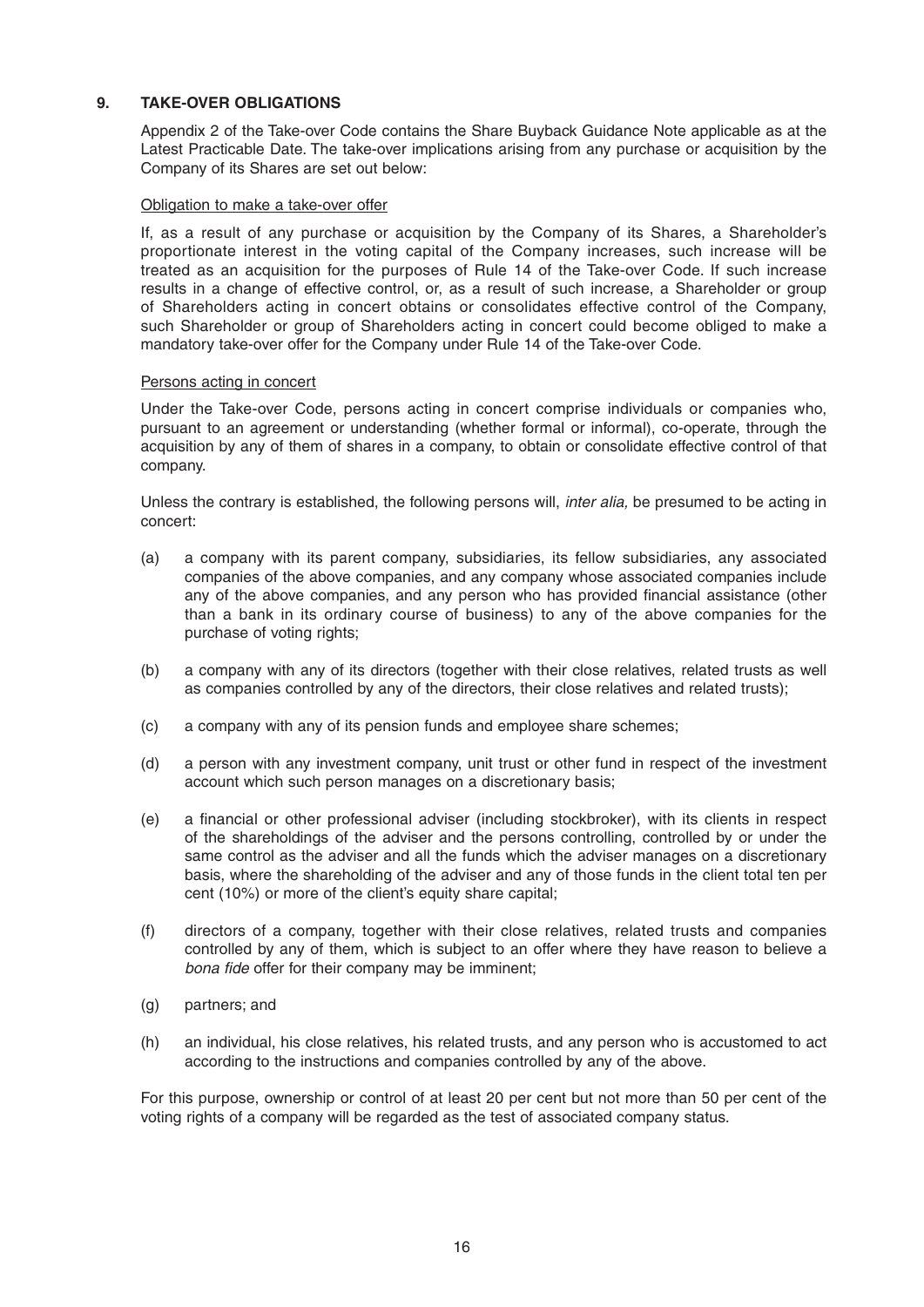The circumstances under which Shareholders of the Company (including Directors of the Company) and persons acting in concert with them respectively will incur an obligation to make a take-over offer under Rule 14 after a purchase or acquisition of Shares by the Company are set out in Appendix 2 of the Take-over Code.

# Effect of Rule 14 and Appendix 2 of the Take-over Code

 In general terms, the effect of Rule 14 and Appendix 2 of the Take-over Code is that, unless exempted, Directors of the Company and persons acting in concert with them will incur an obligation to make a take-over offer for the Company under Rule 14 if, as a result of the Company purchasing or acquiring its Shares, the voting rights of such Directors and person acting in concert with them, being in aggregate less than thirty per cent (30%) before such purchase or acquisition, would increase to thirty per cent (30%) or more, or if the voting rights of such Directors and persons acting in concert with them are between thirty per cent  $(30%)$  and fifty per cent  $(50%)$ of the Company's voting rights, the voting rights of such Directors and their concert parties would increase by more than one per cent (1%) in any period of six (6) months.

 Under Appendix 2 of the Take-over Code, a Shareholder not acting in concert with the Directors of the Company will not be required to make a take-over offer under Rule 14 if, as a result of the Company purchasing or acquiring its Shares, the voting rights of such Shareholder in the Company would increase to thirty per cent (30%) or more, or, if such Shareholder holds between thirty per cent  $(30%)$  and fifty per cent  $(50%)$  of the Company's voting rights, the voting rights of such Shareholder would increase by more than one per cent (1%) in any period of six (6) months. Such Shareholder need not abstain from voting in respect of the resolution authorising the Share Buyback Mandate.

# **10. APPLICATION OF THE SINGAPORE CODE ON TAKE-OVERS AND MERGERS**

 As at Latest Practicable Date, Mr Guo Yinghui, the Chairman and a controlling Shareholder of the Company, and his spouse Mdm Feng Li, own 17,985,000 Shares and 14,560,000 Shares representing approximately 12.26% and 9.93% of the issued share capital (excluding 11,500 treasury shares) of the Company, respectively. Pursuant to Section 4 of the Securities and Futures Act (Chapter 289) of Singapore, Mr Guo Yinghui and Mdm Feng Li are each deemed interested in the 17,680,000 Shares held by China Focus representing approximately 12.05% of the issued share capital (excluding 11,500 treasury shares) of the Company by virtue of their shareholding of the entire issued share capital of China Focus in equal shares.

 Mr Guo Yinghui, Mdm Feng Li and China Focus, constituting the Guo Group, being presumed to be concert parties pursuant to the Take-over Code, in aggregate hold approximately 34.24% of the issued share capital (excluding 11,500 treasury shares) of the Company.

 Assuming that the Company purchases and cancels 14,668,850 Shares, (representing approximately ten per cent (10%) of the total issued share capital (excluding 11,500 treasury shares) of the Company as at the Latest Practicable Date, which is the maximum number of Shares the Company is allowed to purchase), the aggregate shareholding of the Guo Group will increase to 38.04%. If such purchase and cancellation takes place with the result that the Guo Group's aggregate shareholding (being between thirty per cent (30%) and fifty per cent (50%)) increases by more than one per cent (1%) in any six-month period, the Guo Group and persons in concert with them will be obliged to make a general offer under Rule 14 of the Take-over Code.

 The Company intends to monitor and limit the extent of its share purchases or acquisitions under the Share Purchase Mandate such that the voting rights of the Guo Group and persons acting in concert with it will not increase by more than one per cent (1%) in any six-month period.

 Save as disclosed, none of the other Substantial Shareholders or Directors (together with persons acting in concert with it or them) will become obligated to make a mandatory take-over offer for the Company under the Share Purchase Mandate if the Company purchases up to the maximum 10% of the issued Shares under the Share Purchase Mandate.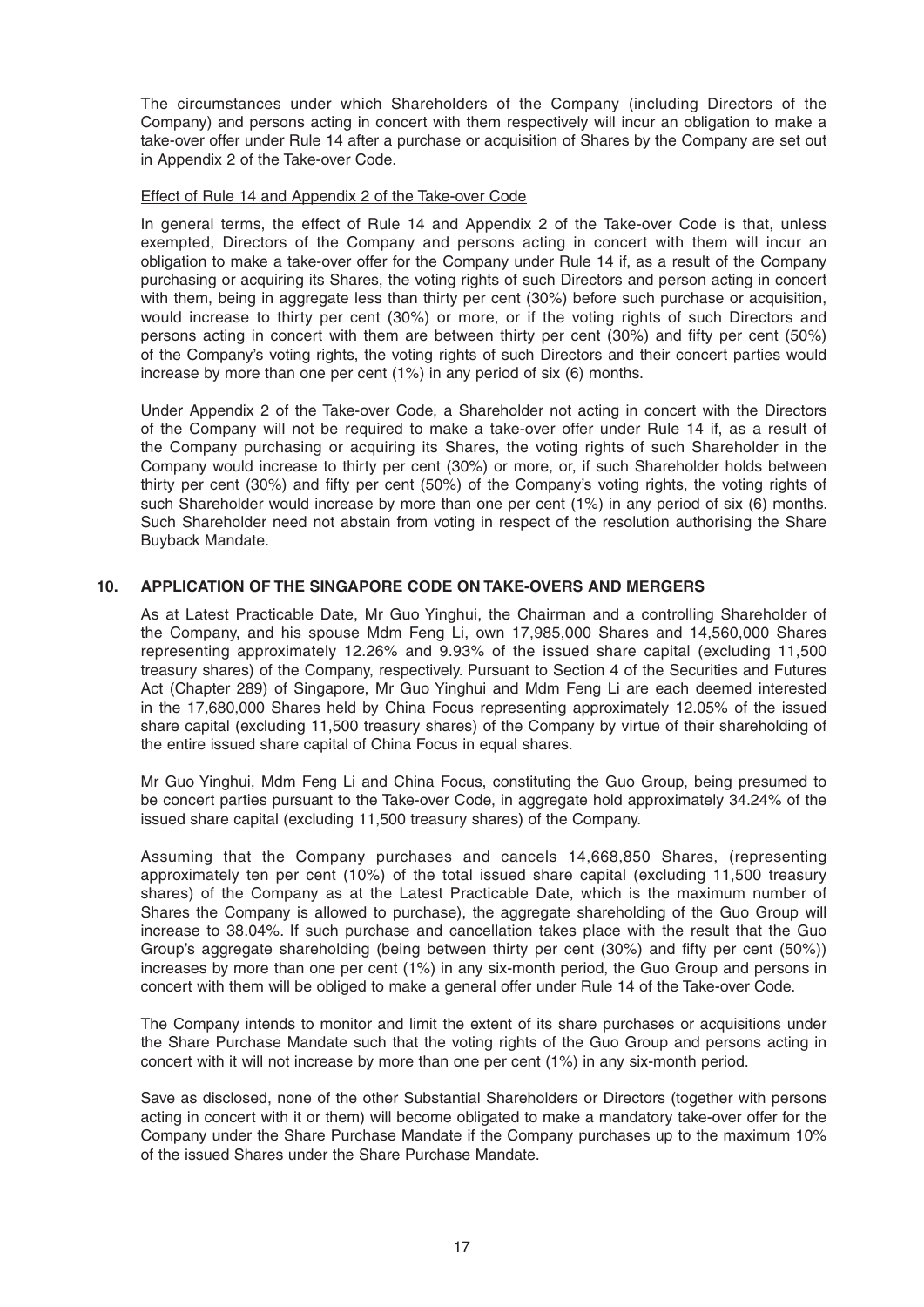Save as disclosed above, the Directors are not aware of any fact(s) or factor(s) which suggest or imply that any particular person(s) and/or Shareholder(s) are, or may be regarded as, parties acting in concert such that their respective interests in voting Shares should or ought to be consolidated, and consequences under the Take-over Code would ensue as a result of a purchase of Shares by the Company pursuant to the Share Buyback Mandate.

 **Shareholders who are in doubt as to their obligations, if any, to make a mandatory takeover offer under the Take-over Code as a result of any purchase or acquisition of Shares by the Company should consult the SIC and/or their professional advisers at the earliest opportunity.**

# **10.1 Shareholding of the above parties before and after Share purchases under the Share Buyback Mandate (for illustrative purposes only)**

 Based on the shareholding interest of the parties listed above as at the Latest Practicable Date and assuming that:

- (a) the Company undertakes Share purchases under the Share Buyback Mandate up to the maximum of ten per cent (10%) of the issued share capital of the Company as permitted by the Share Buyback Mandate;
- (b) there is no change in the holding of Shares between the Latest Practicable Date and the date of the 2016 AGM;
- (c) no new Shares are issued following approval being received from Shareholders at the 2016 AGM for the Share Buyback Mandate; and
- (d) the above parties do not sell or otherwise dispose of their holding of Shares,

 their holding of Shares as at the date of the 2016 AGM and after the purchase by the Company of ten per cent (10%) of the issued share capital of the Company pursuant to the Share Buyback Mandate is as follows:

|                            |                                     |       | <b>Before Share Purchase</b><br>(as at the date of the 2016 AGM) |                          | <b>After Share Purchase</b>          |       |                                     |       |
|----------------------------|-------------------------------------|-------|------------------------------------------------------------------|--------------------------|--------------------------------------|-------|-------------------------------------|-------|
|                            | <b>Direct Interest</b>              |       | <b>Deemed Interest</b>                                           |                          | <b>Direct Interest</b>               |       | <b>Deemed Interest</b>              |       |
|                            | <b>Number</b><br>of Shares<br>(000) | %     | <b>Number</b><br>of Shares<br>('000)                             | %                        | <b>Number</b><br>of Shares<br>('000) | %     | <b>Number</b><br>of Shares<br>(000) | %     |
|                            |                                     |       |                                                                  |                          |                                      |       |                                     |       |
| Mr Guo Yinghui (1)         | 17,985                              | 12.26 | 32,240                                                           | 21.98                    | 17,985                               | 13.62 | 32,240                              | 24.42 |
| Mdm Feng Li <sup>(2)</sup> | 14,560                              | 9.93  | 35,665                                                           | 24.31                    | 14,560                               | 11.03 | 35.665                              | 27.01 |
| China Focus <sup>(3)</sup> | 17,680                              | 12.05 |                                                                  | $\overline{\phantom{m}}$ | 17,680                               | 13.39 |                                     |       |
| Guo Group $(4)$            | 50.225                              | 34.24 |                                                                  | $\overline{\phantom{m}}$ | 50.225                               | 38.04 |                                     |       |

#### **Notes:**

- (1) The Chairman and a controlling shareholder of the Company, Mr Guo Yinghui, is the spouse of Mdm Feng Li. Mr Guo Yinghui is deemed to be interested in the 14,560,000 Shares held by Mdm Feng Li, registered in the name of KGI Fraser Securities Pte Ltd, and the 17,680,000 Shares held by China Focus, representing 9.93% and 12.05% respectively of the entire issued and paid-up share capital (excluding 11,500 treasury shares) of the Company.
- (2) Mdm Feng Li is the spouse of the Chairman and a controlling shareholder of the Company, Mr Guo Yinghui. Mdm Feng Li's shares are registered in the name of KGI Fraser Securities Pte Ltd and she is deemed to be interested in the 17,985,000 Shares held by Mr Guo Yinghui and the 17,680,000 Shares held by China Focus, representing 12.26% and 12.05% respectively of the entire issued and paid-up share capital (excluding 11,500 treasury shares) of the Company.
- (3) China Focus is an investment company incorporated in the British Virgin Islands on 25 November 2004, with Mr Guo Yinghui and Mdm Feng Li as its directors, its shares are equally held by them. Mr Guo Yinghui and Mdm Feng Li are therefore deemed to be interested in the Shares held by China Focus.
- (4) The Guo Group comprises Mr Guo Yinghui, Mdm Feng Li and China Focus.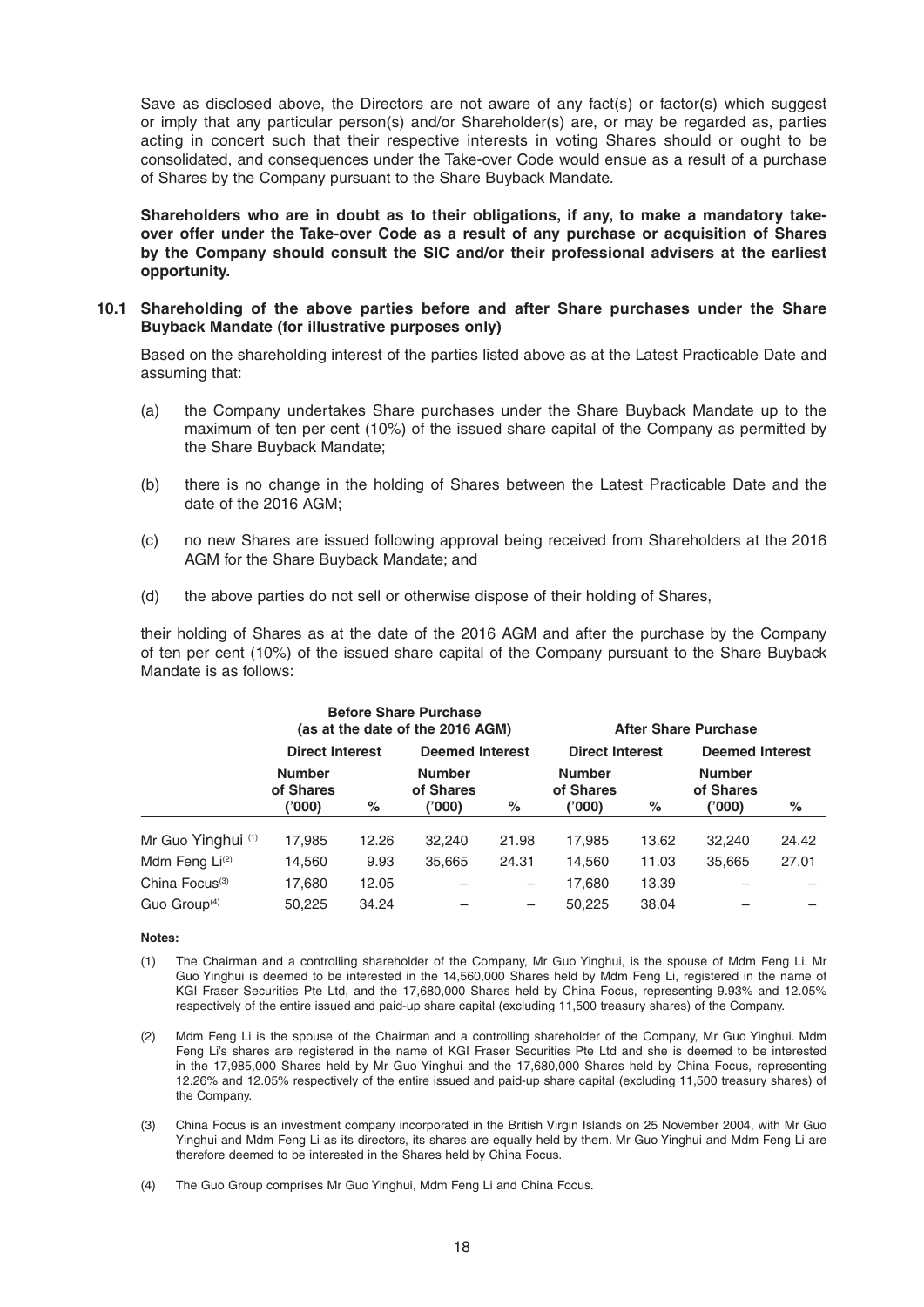# **11. INTERESTS OF DIRECTORS AND SUBSTANTIAL SHAREHOLDERS**

 The interests of Directors and Substantial Shareholders of the Company as at the Latest Practicable Date, as recorded in the Company's Register of Directors' Shareholdings and the Register of Substantial Shareholders, respectively, were as follows:

 **Directors' Interests.** The interests of the Directors in the Shares as at the Latest Practicable Date are set out below:

|                    | <b>Number of Shares ('000)</b>   |       |                                  |       |
|--------------------|----------------------------------|-------|----------------------------------|-------|
|                    | <b>Direct Interest</b><br>('000) | $\%$  | <b>Deemed Interest</b><br>('000) | %     |
| <b>Director</b>    |                                  |       |                                  |       |
| Mr Guo Yinghui (1) | 17.985                           | 12.26 | 32.240                           | 21.98 |

#### **Note:**

 (1) The Chairman and a controlling shareholder of the Company, Mr Guo Yinghui is the spouse of Mdm Feng Li. Mr Guo Yinghui is deemed to be interested in the 14,560,000 Shares held by Mdm Feng Li and the 17,680,000 Shares held by China Focus, representing 9.93% and 12.05% respectively of the entire issued and paid-up share capital of the Company.

 Save as disclosed above, none of the Directors has any direct interest in the share capital of the Company or any of its subsidiaries.

 **Substantial Shareholders' Interests.** The interests of the Substantial Shareholders in the Shares, as at the Latest Practicable Date are set out below:

|                                | <b>Number of Shares ('000)</b>   |       |                                 |       |  |
|--------------------------------|----------------------------------|-------|---------------------------------|-------|--|
|                                | <b>Direct Interest</b><br>('000) | $\%$  | <b>Deemed Interest</b><br>(000) | $\%$  |  |
| <b>Substantial Shareholder</b> |                                  |       |                                 |       |  |
| Mr Guo Yinghui <sup>(1)</sup>  | 17,985                           | 12.26 | 32,240                          | 21.98 |  |
| Mdm Feng Li <sup>(2)</sup>     | 14,560                           | 9.93  | 35,665                          | 24.31 |  |
| China Focus <sup>(3)</sup>     | 17,680                           | 12.05 |                                 |       |  |
| Glossmei Limited               | 18,250                           | 12.44 |                                 |       |  |
| Mr Han Yong <sup>(4)</sup>     | 18,200                           | 12.41 |                                 |       |  |

 **Notes:**

- (1) The Chairman and a controlling shareholder of the Company, Mr Guo Yinghui is the spouse of Mdm Feng Li. Mr Guo Yinghui is deemed to be interested in the 14,560,000 Shares held by Mdm Feng Li, registered in the name of KGI Fraser Securities Pte Ltd, and the 17,680,000 Shares held by China Focus, representing 9.93% and 12.05% respectively of the entire issued and paid-up share capital (excluding 11,500 treasury shares) of the Company.
- (2) Mdm Feng Li is the spouse of the Chairman and a controlling shareholder of the Company, Mr Guo Yinghui. Mdm Feng Li's shares are registered in the name of KGI Fraser Securities Pte Ltd and she is deemed to be interested in the 17,985,000 Shares held by Mr Guo Yinghui and the 17,680,000 Shares held by China Focus, representing 12.26% and 12.05% of the entire issued and paid-up share capital (excluding 11,500 treasury shares) of the Company.
- (3) China Focus is an investment company incorporated in the British Virgin Islands on 25 November 2004, with Mr Guo Yinghui and Mdm Feng Li as its directors, all its shares are equally held by them. Mr Guo Yinghui and Mdm Feng Li are therefore deemed to be interested in the Shares held by China Focus.
- (4) Mr Han Yong's shares are registered in the name of Maybank Kim Eng Securities Pte Ltd.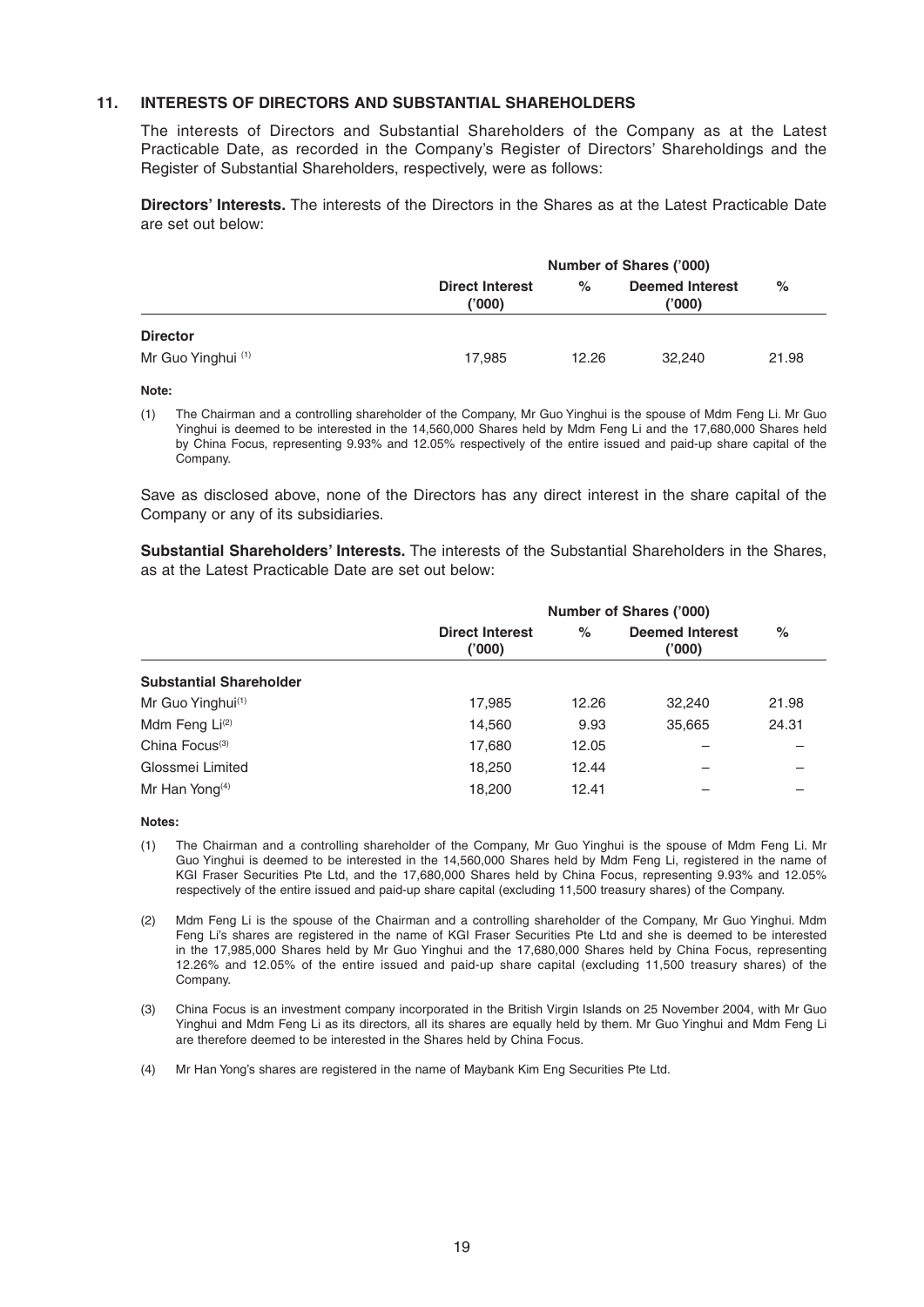# **12. SHARES PURCHASED BY THE COMPANY IN THE PREVIOUS 12 MONTHS**

 In the last 12 months preceding the date of this Appendix, the Company has not purchased any Shares pursuant to the Share Buyback Mandate.

# **13. ANNUAL GENERAL MEETING**

 The 2016 AGM, notice of which is set out in the Annual Report, will be held on 26 April 2016 at 4.00 p.m. at Village Hotel Changi, Cube 1 room, 1 Netheravon Road, Singapore 508502, for the purpose of considering, and if thought fit, passing with or without any modifications, the resolutions as set out in the Notice of AGM.

# **14. ACTION TO BE TAKEN BY SHAREHOLDERS**

 Shareholders who are unable to attend the 2016 AGM and who wish to appoint a proxy to attend and vote at the 2016 AGM on their behalf should complete, sign and return the proxy form attached to the Notice of AGM (the "**Member Proxy Form**") in accordance with the instructions printed thereon as soon as possible and, in any event, so as to arrive at the office of the Company's Share Transfer agent, KCK CorpServe Pte. Ltd., at 333 North Bridge Road #08-00 KH KEA Building Singapore 188721, not less than 48 hours before the time fixed for the 2016 AGM. The appointment of a proxy by a Shareholder does not preclude him from attending and voting in person at the 2016 AGM if he wishes to do so and in such event, his Member Proxy Form shall be deemed to be revoked. Only Shareholders whose names are entered on the Register of Members of the Company and who are entitled to attend and vote at a general meeting of the Company will receive the Member Proxy Form with the Annual Report. A proxy need not be a Shareholder of the Company.

 Depositors who wish to attend and vote at the 2016 AGM, and whose names are shown in the records of CDP as at a time not earlier than 48 hours prior to the time of the 2016 AGM supplied by CDP to the Company, may attend as CDP's proxies. Depositors who are individuals and who wish to attend the 2016 AGM in person need not take any further action and may attend and vote at the 2016 AGM without the lodgement of any proxy form. Depositors who are individuals and who are unable to attend the 2016 AGM personally and wish to appoint their nominee(s) to attend, and Depositors who are not individuals, will find attached to the Notice of AGM a proxy form (the "**Depositor Proxy Form**") which they are requested to complete, sign and return in accordance with the instructions printed thereon as soon as possible and, in any event, so as to reach the office of the Company's Singapore Share Transfer Agent, KCK CorpServe Pte. Ltd., at 333 North Bridge Road, #08-00 KH KEA Building, Singapore 188721, not less than 48 hours before the time fixed for the 2016 AGM. The completion and return of the Depositor Proxy Form by a Depositor will not prevent him from attending and voting in person at the AGM as proxy of CDP if he subsequently wishes to do so. In the event of attendance by such Depositor, his Depositor Proxy Form shall be deemed to be revoked.

# **15. DIRECTORS' RECOMMENDATION**

 The Directors are of the opinion that the proposed Share Buyback Mandate is in the best interests of the Company, and accordingly recommend Shareholders to vote in favour of the ordinary resolution relating thereto to be proposed at the 2016 AGM as set out in the Notice of AGM.

# **16. DIRECTORS' RESPONSIBILITY STATEMENT**

 The Directors collectively and individually accept full responsibility for the accuracy of the information given in this Appendix and confirm after making all reasonable enquiries that, to the best of their knowledge and belief, this Appendix constitutes full and true disclosure of all material facts about the proposed Share Buyback Mandate, the Company and its subsidiaries, and the Directors are not aware of any facts the omission of which would make any statement in this Appendix misleading. Where information in this Appendix has been extracted from published or otherwise publicly available sources or obtained from a named source, the sole responsibility of the Directors has been to ensure that such information has been accurately and correctly extracted from those sources and/or reproduced in this Appendix in its proper form and context.